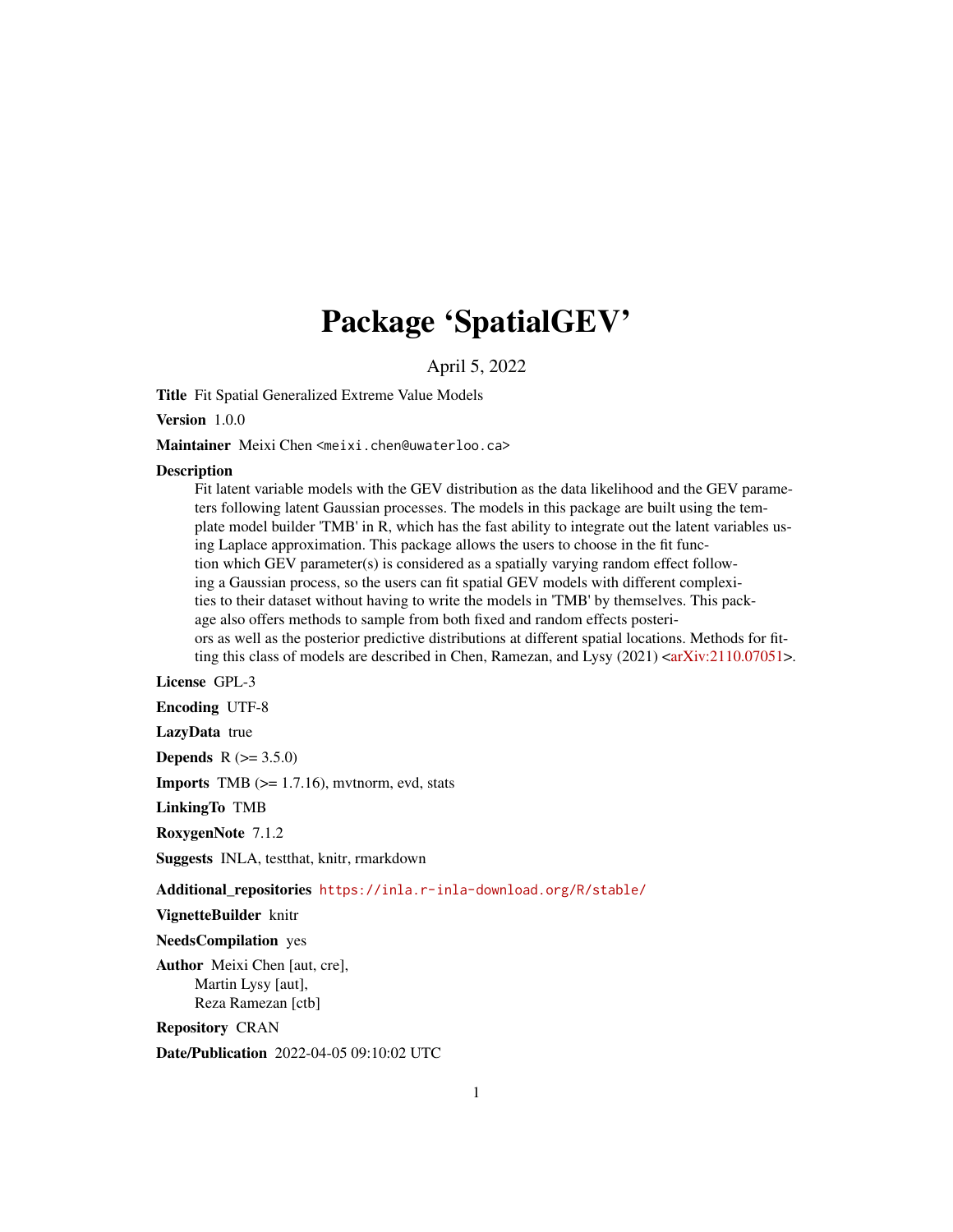## <span id="page-1-0"></span>R topics documented:

| 3    |
|------|
| 4    |
| 5    |
| 6    |
| 7    |
| 8    |
| 8    |
| -9   |
|      |
| - 11 |
|      |
| -13  |
|      |
|      |
|      |
|      |
|      |

#### **Index** [23](#page-22-0)

grid\_location *Grid the locations with fixed cell size*

#### Description

Grid the locations with fixed cell size

#### Usage

```
grid_location(
 lon,
 lat,
 sp.resolution = 2,
 lon.range = range(lon),
 lat.range = range(lat)
)
```
#### Arguments

| lon           | Numeric, n longitude values                                                               |
|---------------|-------------------------------------------------------------------------------------------|
| lat           | Numeric, n latitude values                                                                |
| sp.resolution | Numeric, must be a single value that indicates the minimal unit length of a grid<br>cell. |
| lon.range     | Optional vector that indicates the range of 1 on. Default is range (1 on).                |
| lat.range     | Optional vector that indicates the range of lat. Default is range (lat).                  |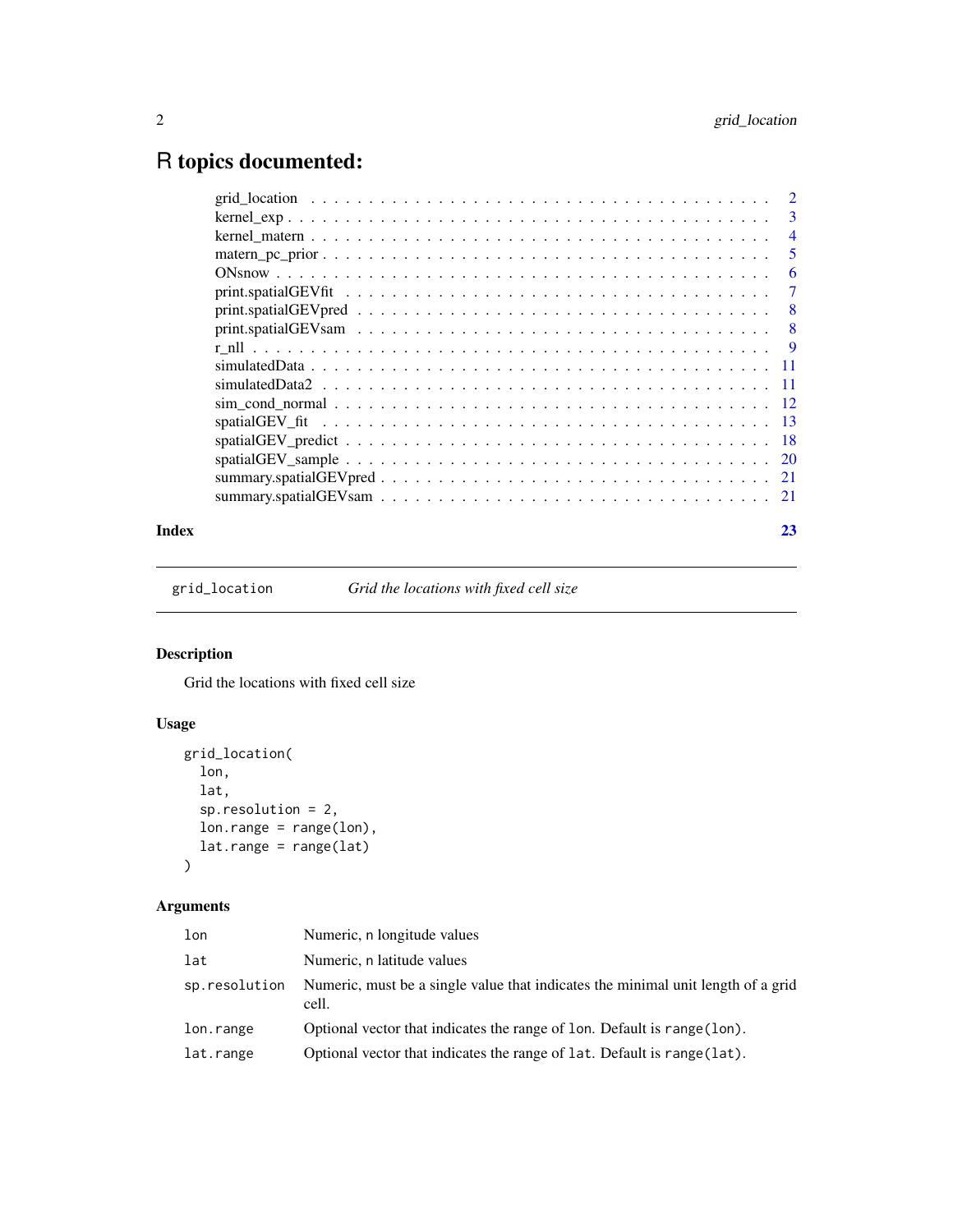#### <span id="page-2-0"></span>kernel\_exp 3

#### Details

The longitude and latitude of each grid cell are the coordinate of the cell center. For example, if sp.resolution=1, then cell\_lon=55.5 and cell\_lat=22.5 correspond to the square whose left boundary is 55, right boundary is 56, upper boundary is 23, and lower boundary is 22.

#### Value

An n x 3 data frame containing three variables: cell\_ind corresponds to unique id for each grid cell, cell\_lon is the longitude of the grid cell, cell\_lat is the latitude of the grid cell. Since the output data frame retains the order of the input coordinates, the original coordinate dataset and the output have can be linked one-to-one by the row index.

#### Examples

```
longitude <- runif(20, -90, 80)
latitude <- runif(20, 40, 60)
grid_locs <- grid_location(longitude, latitude, sp.resolution=0.5)
cbind(longitude, latitude, grid_locs)
```
kernel\_exp *Exponential covariance function*

#### Description

Exponential covariance function

#### Usage

 $kernel\_exp(x, sigma, ell, X1 = NULL, X2 = NULL)$ 

#### Arguments

| $\mathsf{x}$ | Distance measure.                                                                                                                                   |
|--------------|-----------------------------------------------------------------------------------------------------------------------------------------------------|
| sigma        | The amplitude parameter (scalar) with the constraint of sigma $> 0$                                                                                 |
| ell          | The smoothness parameter (scalar) with the constraint of $ell > 0$ .                                                                                |
| X1           | A n1 x 2 matrix containing the coordinates of location set 1. If x is not provided,<br>X1 and X2 should be provided for calculating their distance. |
| X2           | A n2 x 2 coordinate matrix.                                                                                                                         |

#### Details

Let  $x = dist(x_i, x_i)$ .

 $cov(i, j) = sigma*exp(-x/ell)$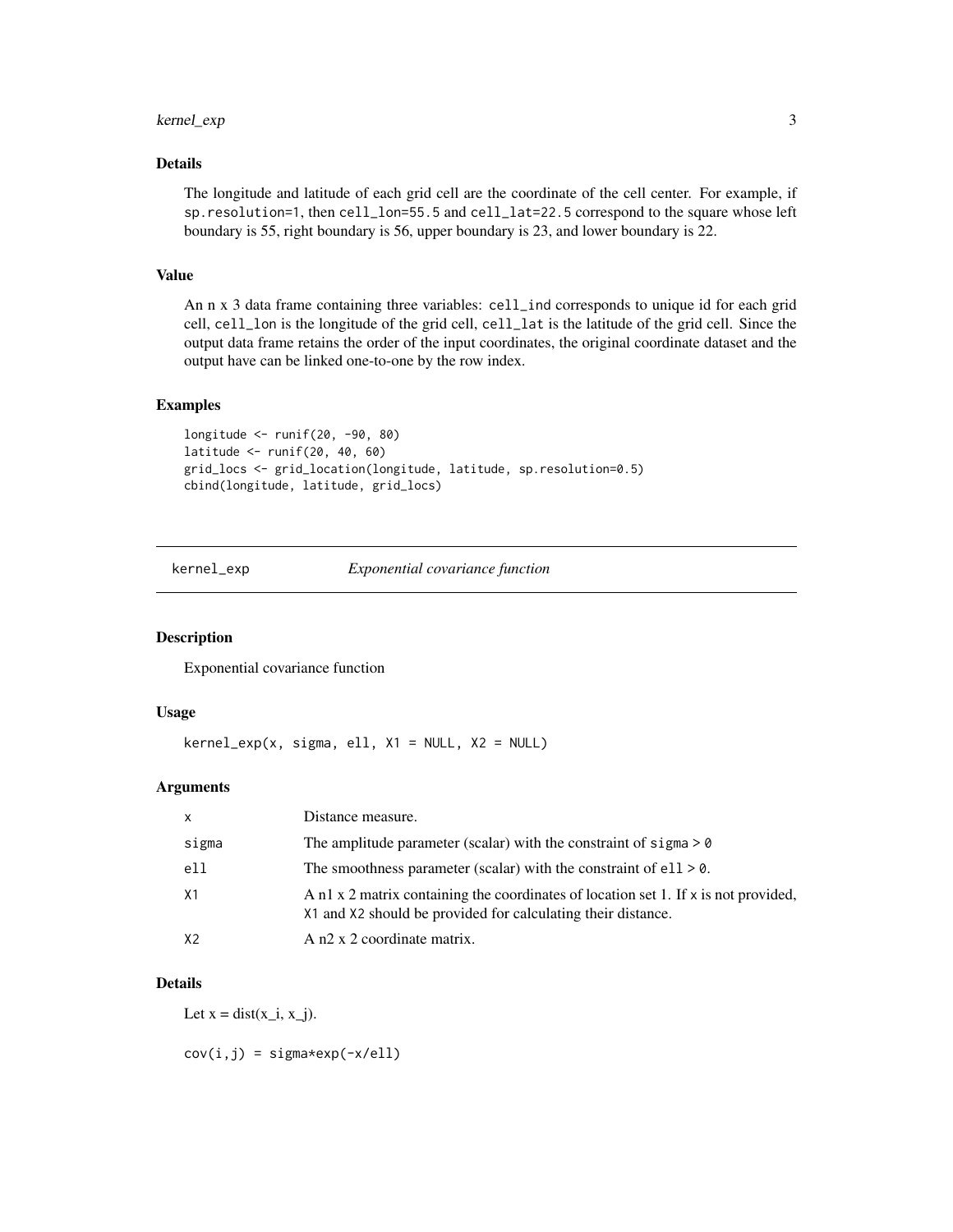#### <span id="page-3-0"></span>Value

A matrix or a scalar of exponential covariance depending on the type of x or whether X1 and X2 are used instead.

#### Examples

X1 <- cbind(runif(10, 1, 10), runif(10, 10, 20)) X2 <- cbind(runif(5, 1, 10), runif(5, 10, 20)) kernel\_exp(sigma=2, ell=1, X1=X1, X2=X2) kernel\_exp(as.matrix(stats::dist(X1)), sigma=2, ell=1)

kernel\_matern *Matern covariance function*

#### Description

Matern covariance function

#### Usage

kernel\_matern(x, sigma, kappa, nu = 1, X1 = NULL, X2 = NULL)

#### Arguments

| X              | Distance measure.                                                                                                                                   |
|----------------|-----------------------------------------------------------------------------------------------------------------------------------------------------|
| sigma          | Positive parameter. (This is in fact sigma $\alpha$ 2)                                                                                              |
| kappa          | Positive parameter.                                                                                                                                 |
| nu             | Range parameter default to 1.                                                                                                                       |
| X <sub>1</sub> | A n1 x 2 matrix containing the coordinates of location set 1. If x is not provided,<br>X1 and X2 should be provided for calculating their distance. |
| X <sub>2</sub> | A n2 x 2 coordinate matrix.                                                                                                                         |

#### Details

Let  $x = dist(x_i, x_j)$ .

 $cov(i,j) = sigma * 2^(1-nu)/gamma(nu) * (kappa*x)^nu * K_v(kappa*x)$ 

Note that when  $nu=0.5$ , the Matern kernel corresponds to the absolute exponential kernel.

#### Value

A matrix or a scalar of Matern covariance depending on the type of x or whether X1 and X2 are used instead.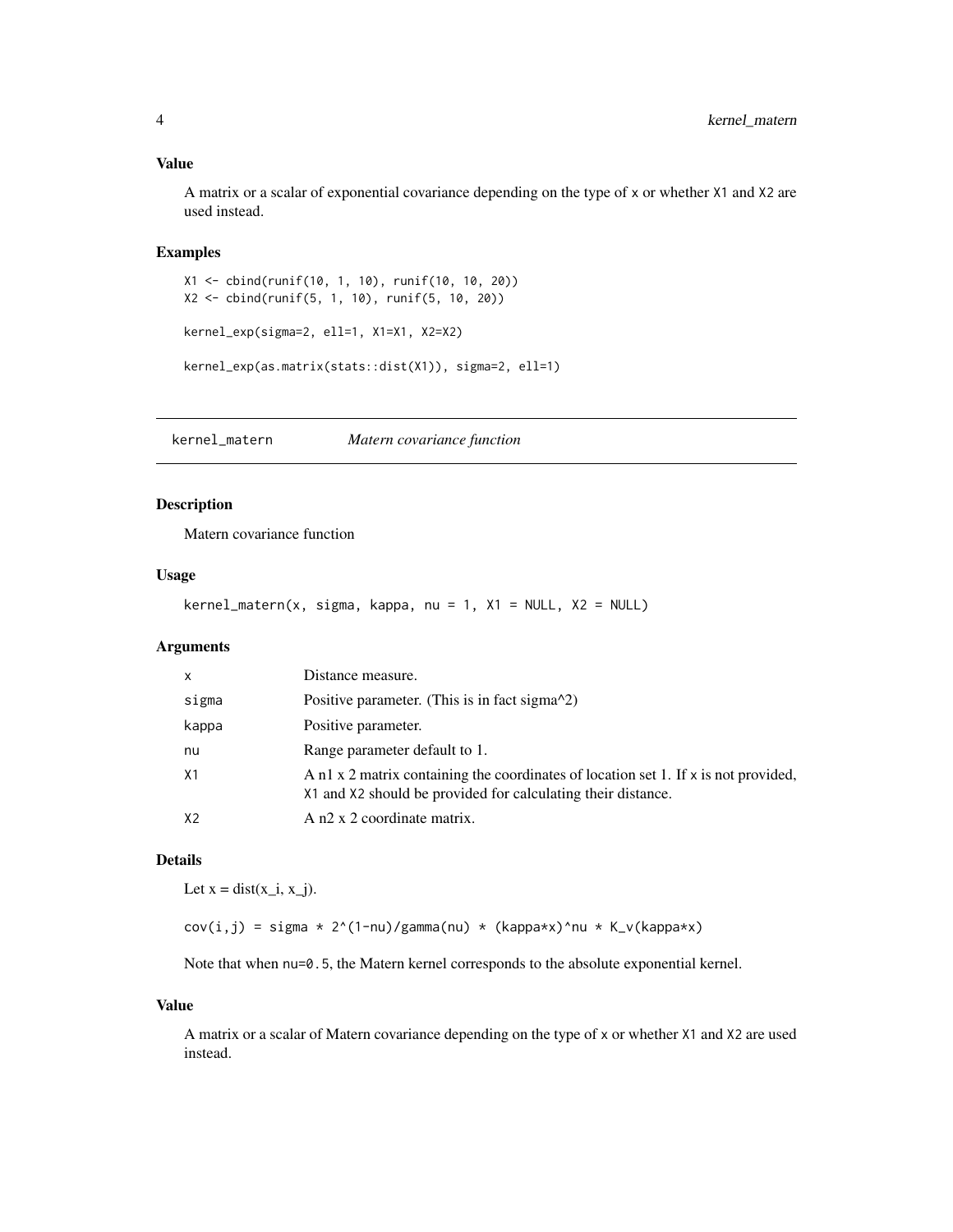#### <span id="page-4-0"></span>matern\_pc\_prior 5

#### Examples

```
X1 <- cbind(runif(10, 1, 10), runif(10, 10, 20))
X2 <- cbind(runif(5, 1, 10), runif(5, 10, 20))
kernel_matern(sigma=2, kappa=1, X1=X1, X2=X2)
kernel_matern(as.matrix(stats::dist(X1)), sigma=2, kappa=1)
```

| matern_pc_prior | Helper funcion to specify a Penalized Complexity (PC) prior on the |
|-----------------|--------------------------------------------------------------------|
|                 | Matern hyperparameters                                             |

#### Description

Helper funcion to specify a Penalized Complexity (PC) prior on the Matern hyperparameters

#### Usage

matern\_pc\_prior(rho\_0, p\_rho, sig\_0, p\_sig)

#### Arguments

| rho 0   | Hyperparameter for PC prior on the range parameter. Must be positive. See<br>details.        |
|---------|----------------------------------------------------------------------------------------------|
| p_rho   | Hyperparameter for PC prior on the range parameter. Must be between 0 and 1.<br>See details. |
| $sig_0$ | Hyperparameter for PC prior on the range parameter. Must be positive. See<br>details.        |
| p_sig   | Hyperparameter for PC prior on the range parameter. Must be between 0 and 1.<br>See details. |

#### Details

The joint prior on rho and sig achieves

```
P(rho < rho_0) = p_rho,
```
and

 $P(sig > sig_0) = p_sig$ ,

where rho = sqrt(8\*nu)/kappa and sig = sqrt(sigma).

#### Value

A list to provide to the matern\_pc\_prior argument of spatialGEV\_fit.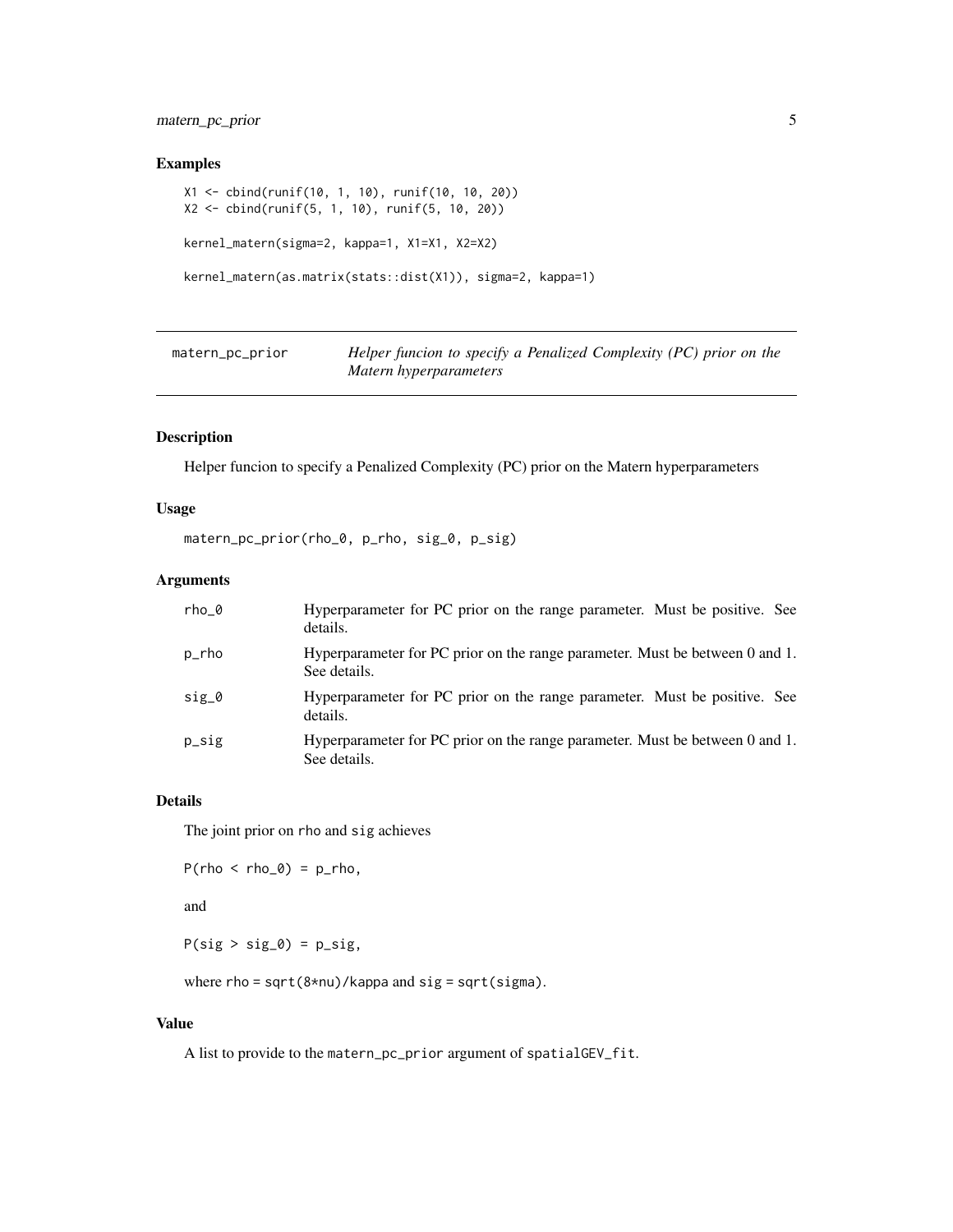#### <span id="page-5-0"></span>References

Simpson, D., Rue, H., Riebler, A., Martins, T. G., & Sørbye, S. H. (2017). Penalising model component complexity: A principled, practical approach to construct priors. Statistical Science.

#### Examples

```
y <- simulatedData2$y
locs <- simulatedData2$locs
n_loc <- nrow(locs)
fit \le spatialGEV_fit(y = y, locs = locs, random = "abs",
                      init\_param = list(a = rep(0, n\_loc),log_b = rep(0, n\_loc),s = rep(-2, n\_loc),beta_a = 0,
                                         beta_b = \theta,
                                         beta_s = -2,
                                         log_sigma_a = 0,
                                         log_kappa_a = 0,
                                         log\_sigma_b = 0,
                                         log_kappa_b = 0,
                                         log_s{sigma_s = 0},
                                         log_kappa_s = 0),
                        reparam_s = "positive",
                        kernel = "matern",
                        beta\_prior = list(beta_a=c(0,100), beta_b=c(0,10),beta_s=c(0,10)),
                        matern_pc_prior = list(
                                                matern_a=matern_pc_prior(1e5,0.95,5,0.1),
                                               matern_b=matern_pc_prior(1e5,0.95,3,0.1),
                                               matern_s=matern_pc_prior(1e2,0.95,1,0.1)
                                                ))
```
ONsnow *Monthly total snowfall in Ontario, Canada from 1987 to 2021.*

#### Description

A dataset containing the monthly total snowfall (in cm) in Ontario, Canada from 1987 to 2021.

#### Usage

**ONsnow**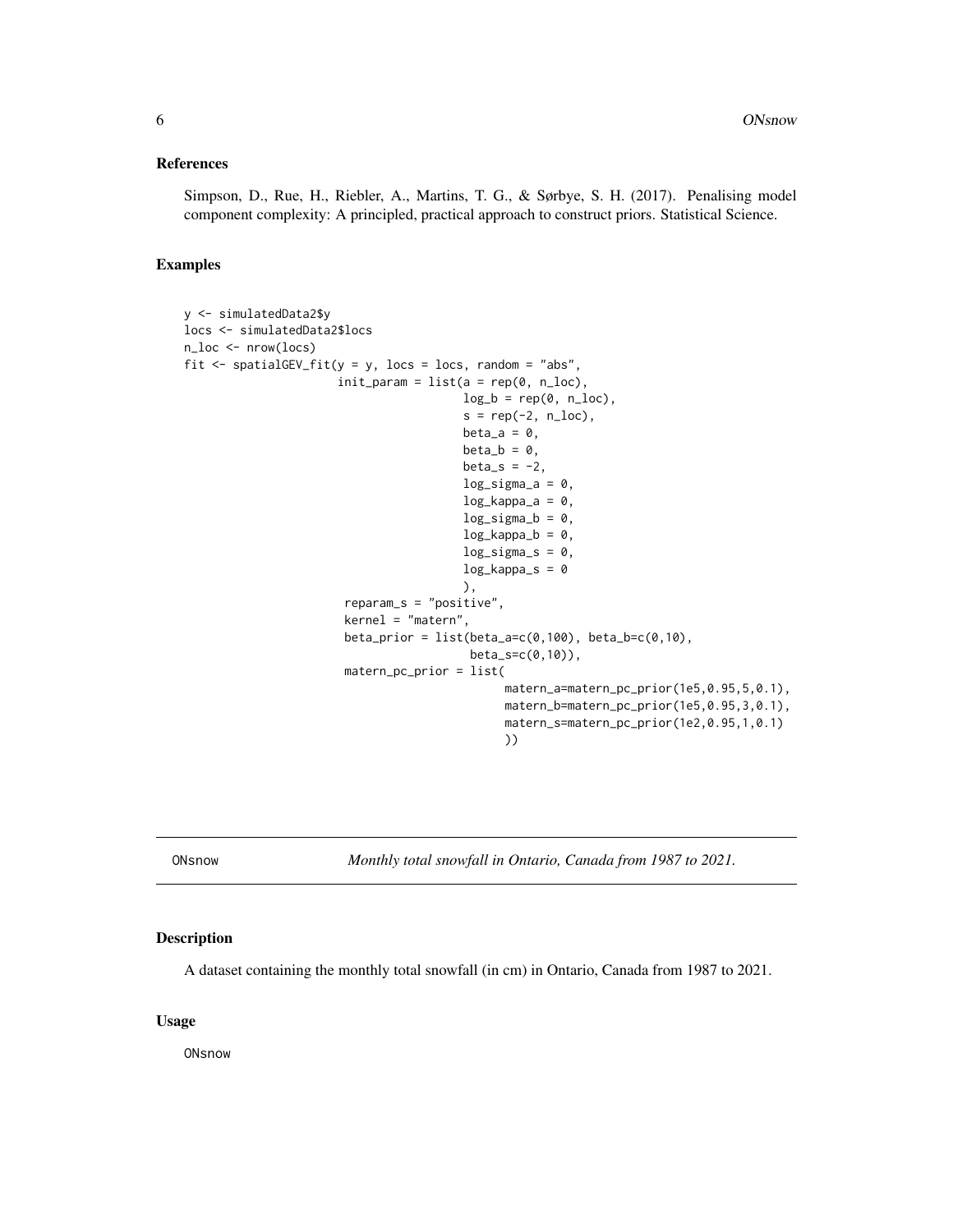#### <span id="page-6-0"></span>Format

A data frame with 63945 rows and 7 variables with each row corresponding to a monthly record at a weather location:

LATITUDE Numeric. Latitude of the weather station

LONGITUDE Numeric. Longitude of the weather station

STATION\_NAME Character. Name of the weather station

CLIMATE\_IDENTIFIER Character. Unique id of each station

LOCAL\_YEAR Integer from 1987 to 2021. Year of the record

LOCAL\_MONTH Integer from 1 to 12. Month of the record

TOTAL\_SNOWFALL Positive number. Total monthly snowfall at a station in cm

#### Source

<https://climate-change.canada.ca/climate-data/#/monthly-climate-summaries>

print.spatialGEVfit *Print method for spatialGEVfit*

#### Description

Print method for spatialGEVfit

#### Usage

```
## S3 method for class 'spatialGEVfit'
print(x, \ldots)
```
#### **Arguments**

|   | Model object of class spatial GEV fit returned by spatial GEV fit. |
|---|--------------------------------------------------------------------|
| . | More arguments for print.                                          |

#### Value

Information about the fitted model containing number of fixed/random effects, fitting time, convergence information, etc.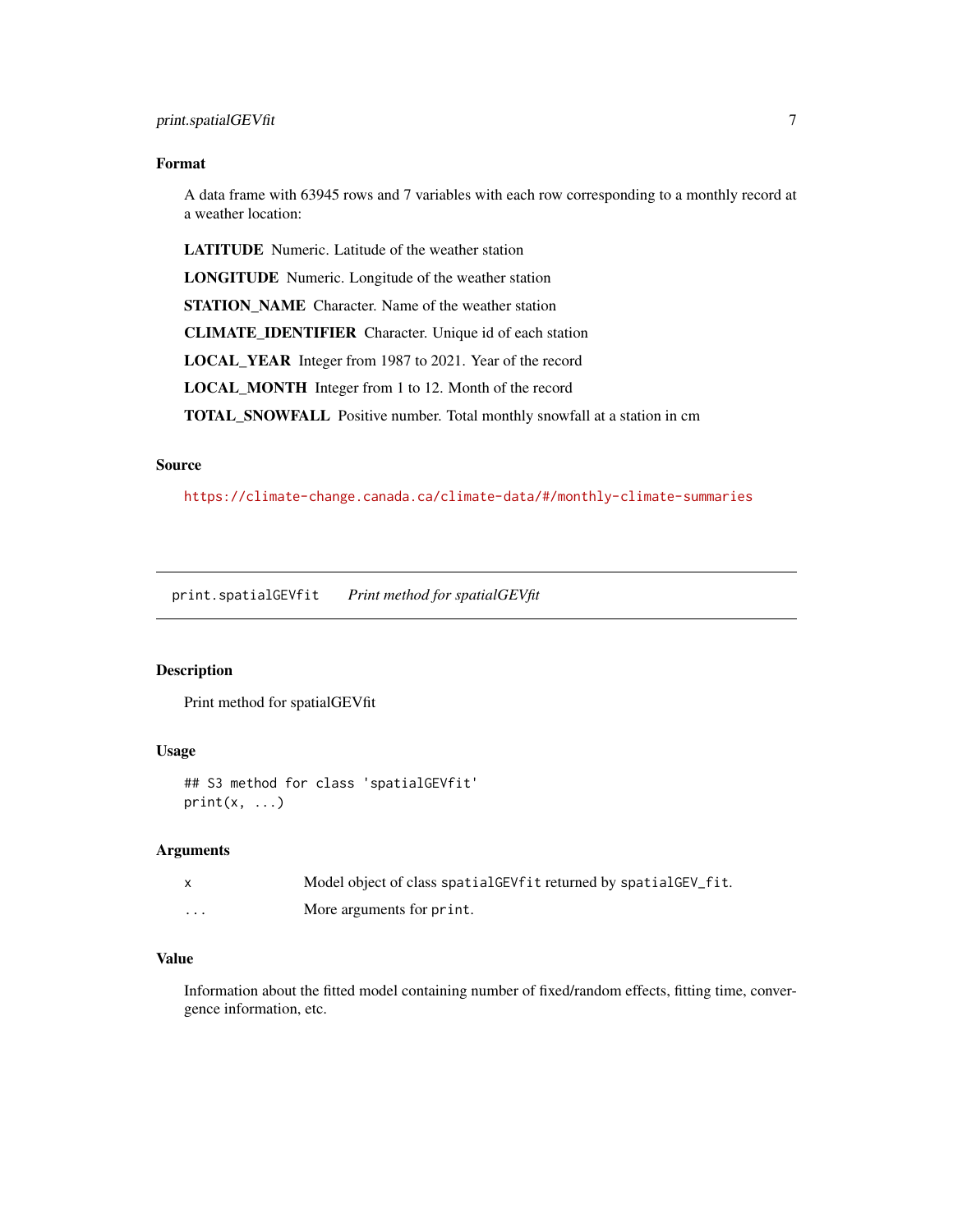<span id="page-7-0"></span>print.spatialGEVpred *Print method for spatialGEVpred*

#### Description

Print method for spatialGEVpred

#### Usage

## S3 method for class 'spatialGEVpred'  $print(x, \ldots)$ 

#### Arguments

|   | Object of class spatial GEV pred returned by spatial GEV_predict. |
|---|-------------------------------------------------------------------|
| . | Additional arguments for print.                                   |

#### Value

Information about the prediction.

print.spatialGEVsam *Print method for spatialGEVsam*

#### Description

Print method for spatialGEVsam

#### Usage

```
## S3 method for class 'spatialGEVsam'
print(x, \ldots)
```
#### Arguments

|          | Object of class spatialGEVsam returned by spatialGEV_sample. |
|----------|--------------------------------------------------------------|
| $\cdots$ | Additional arguments for print.                              |

#### Value

Information about the object including dimension and direction to use summary on the object.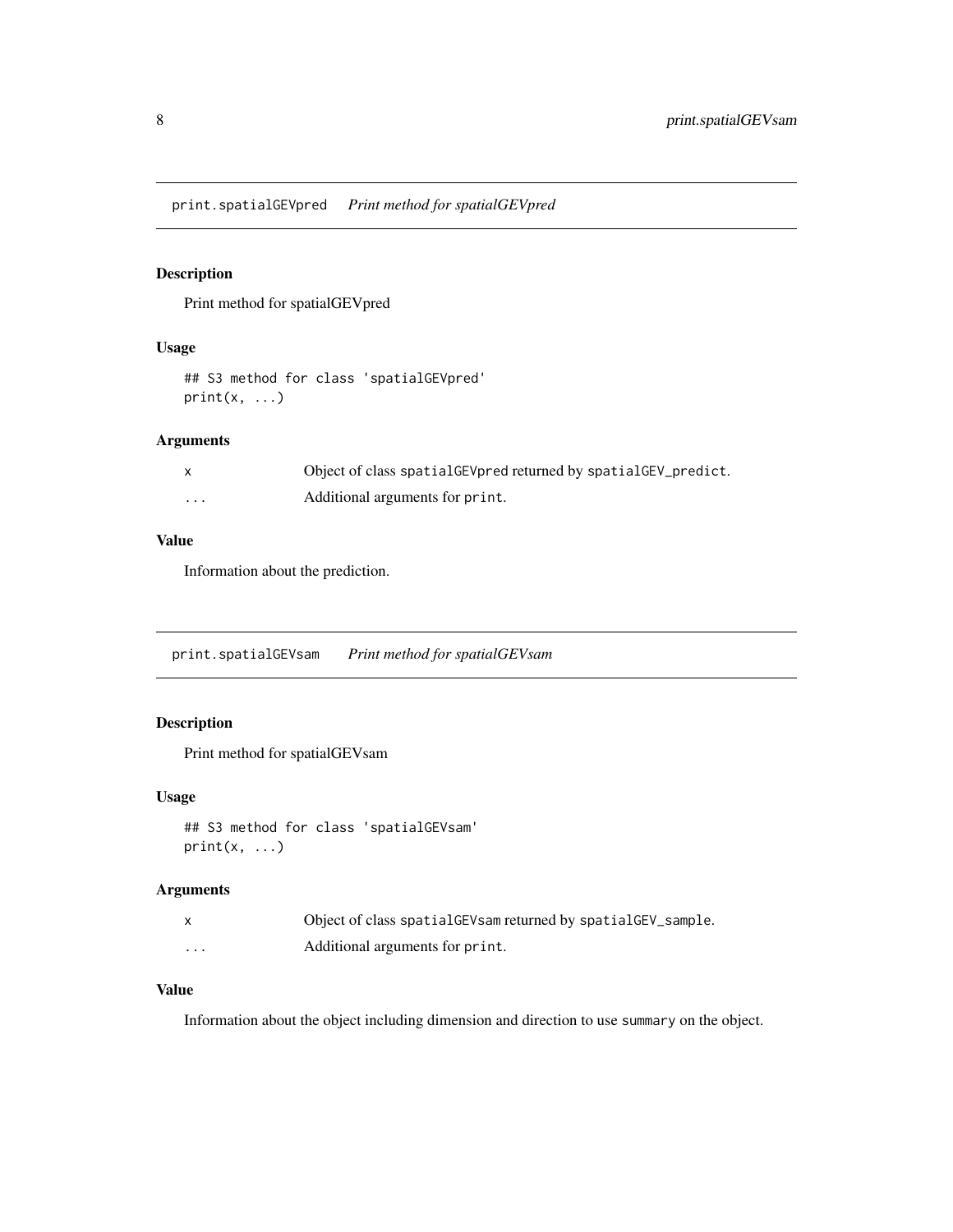#### <span id="page-8-0"></span>Description

Calculate the negative marginal loglikelihood of the GEV-GP model.

#### Usage

```
r_nll(
 y,
 dd,
 a,
  log_b,
  s,
 hyperparam_a,
 hyperparam_b,
 hyperparam_s,
 kernel = "exp",
 beta_a = NULL,
 beta_b = NULL,beta_s = NULL,X_a = NULL,X_b = NULL,X_s = NULL,f_s = function(x) { x },
  ...
)
```
#### Arguments

| y            | List of n locations each with n_obs[i] independent GEV realizations.                                                                                               |
|--------------|--------------------------------------------------------------------------------------------------------------------------------------------------------------------|
| dd           | An n x n distance matrix.                                                                                                                                          |
| a            | Vector of n location paramter                                                                                                                                      |
| $log_b$      | A numeric value or a vector of n log-transformed scale parameters if considered<br>as a random effect.                                                             |
| S            | A numeric value or a vector of n shape parameters                                                                                                                  |
| hyperparam_a | A vector of hyperparameters for a. See details.                                                                                                                    |
| hyperparam_b | A vector of hyperparameters for b. Must be provided if log_b is a vector. See<br>details.                                                                          |
| hyperparam_s | A vector of hyperparameters for $f(s)$ , where $f(s)$ is a transformation function for<br>s specifided using the f _s argument. Must be provided if s is a vector. |
| kernel       | "exp" or "matern". Kernel function used to compute the covariance matrix for<br>spatial random effects. Default is "exp".                                          |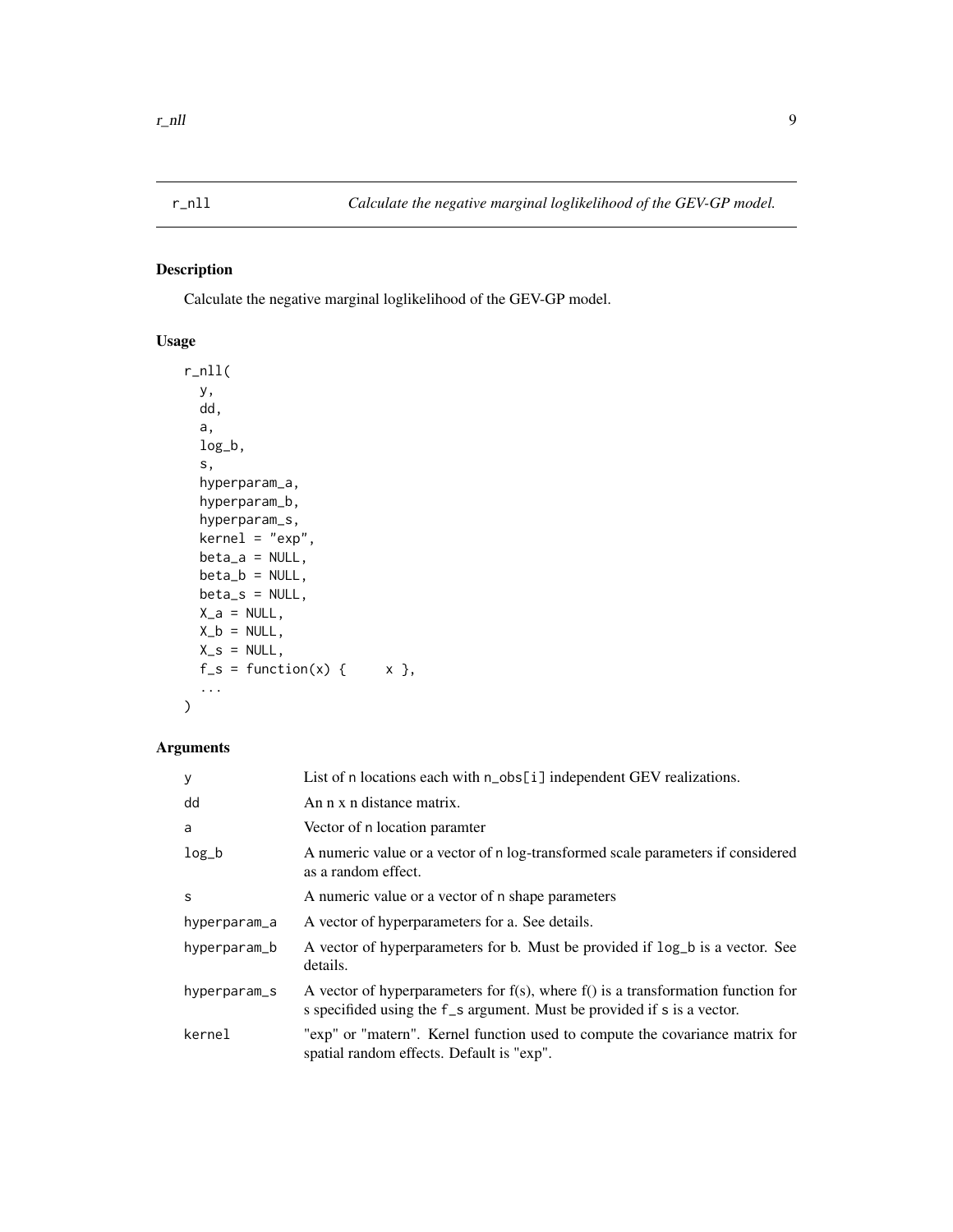| beta_a  | Numeric. Coefficients for mean of GP(a).                                                                                                             |
|---------|------------------------------------------------------------------------------------------------------------------------------------------------------|
| beta_b  | Numeric. Coefficients for mean of GP(log_b).                                                                                                         |
| beta_s  | Numeric. Coefficients for mean of GP(s).                                                                                                             |
| $X_a$   | Design matrix for a. If not provided, this will a $n$ loc x 1 column matrix of 1s.                                                                   |
| X_b     | Design matrix for $log(b)$ . If not provided and $logb$ is a random effect, this will a<br>n_loc x 1 column matrix of 1s.                            |
| $X_S$   | Design matrix for s. If not provided, this will a $n$ loc x 1 column matrix of 1s.                                                                   |
| $f_s$   | A function f() used to transform s such that $f(s) \sim GP(X_s^*beta_s, Sigma(hyperparam_s)).$<br>Default is identitfy function: $function(x)$ {x }. |
| $\cdot$ | Additional arguments to pass to the kernel function, e.g. nu for the matern.                                                                         |
|         |                                                                                                                                                      |

#### Details

This function is used to test if TMB and R output the same negative loglikelihood. If kernel="exp, hyperparam\_a/b/s should be c(sigma\_a/b/s,ell\_a/b/s), where sigma is the amplitude hyperparameter and ell is the smoothness hyperparameter for the exponential kernel. If kernel="matern, hyperparam\_a/b/s should be c(sigma\_a/b,kappa\_a/b/s), where sigma and kappa are hyperparameters for the Matern kernel. If only a is a spatial random effect and b is fixed, only hyperparam\_a needs to be provided.

This function is used as the ground truth for testing hpp model likelihood.

#### Value

Scalar value of the negative marginal loglikelihood:

-logL(Data; spatial\_random\_effects, fixed\_hyperparameters)

#### Examples

```
library(SpatialGEV)
a <- simulatedData$a
logb <- simulatedData$logb
logs <- simulatedData$logs
s \leftarrow \exp(\log s)y <- simulatedData$y
locs <- simulatedData$locs
dd <- as.matrix(stats::dist(locs))
log_sigma_a <- -1; log_ell_a <- 5
log_sigma_b <- -2; log_ell_b <- 10
beta_a <- mean(a); beta_b <- mean(logb)# Negative marginal log-likelihood produced in R using the exponential kernel
nll_r \leftarrow r_nll(y, dd, a=a, log_b=log_b, s=s,hyperparam_a=c(exp(log_sigma_a), exp(log_ell_a)),
               hyperparam_b=c(exp(log_sigma_b), exp(log_ell_b)),
               kernel="exp", beta_a=beta_a, beta_b=beta_b)
# Negative marg loglik produced by TMB template
init_param <- list(beta_a=beta_a, beta_b=beta_b,
                   a=a, log_b=logb, s=log(s),
```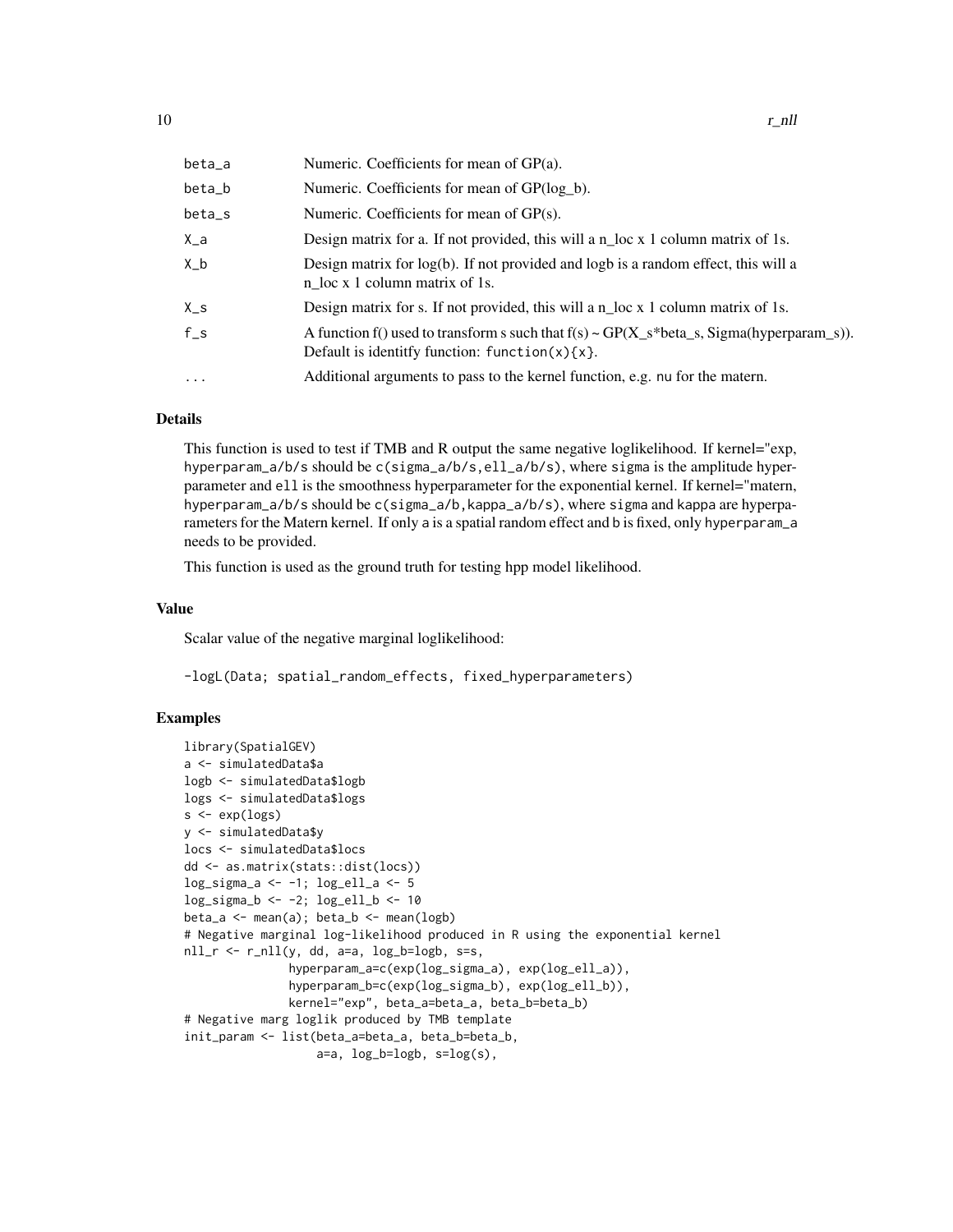#### <span id="page-10-0"></span>simulatedData 11

```
log_sigma_a=log_sigma_a,
                   log_ell_a=log_ell_a,
                   log_sigma_b=log_sigma_b,
                   log_ell_b=log_ell_b)
adfun <- spatialGEV_fit(y, locs, random="ab",
                        init_param=init_param,
                        reparam_s="positive",
                        kernel="exp",
                        adfun_only=TRUE,
                        ignore_random=TRUE,
                        silent=TRUE)
nll_tmb <- adfun$fn(unlist(init_param))
nll_r - nll_tmb
```
simulatedData *Simulated dataset 1*

#### Description

A list of data used for package testing and demos. Both a and logb are simulated on smooth deterministic surfaces.

#### Usage

simulatedData

#### Format

A list containing the simulation parameters and simulated data on a 20x20 grid:

locs A 400x2 matrix. First column contains longitudes and second contains latitudes

a A length 400 vector. GEV location parameters

logb A length 400 vector. Log-transformed GEV scale parameters

logs A scalar. Log-transformed GEV shape parameter shared across space

y A length 400 list of vectors which are observations simulated at each location

simulatedData2 *Simulated dataset 2*

#### Description

A list of data used for package testing and demos. a, logb, logs are simulated from respective Gaussian random fields and thus are nonsmooth.

#### Usage

simulatedData2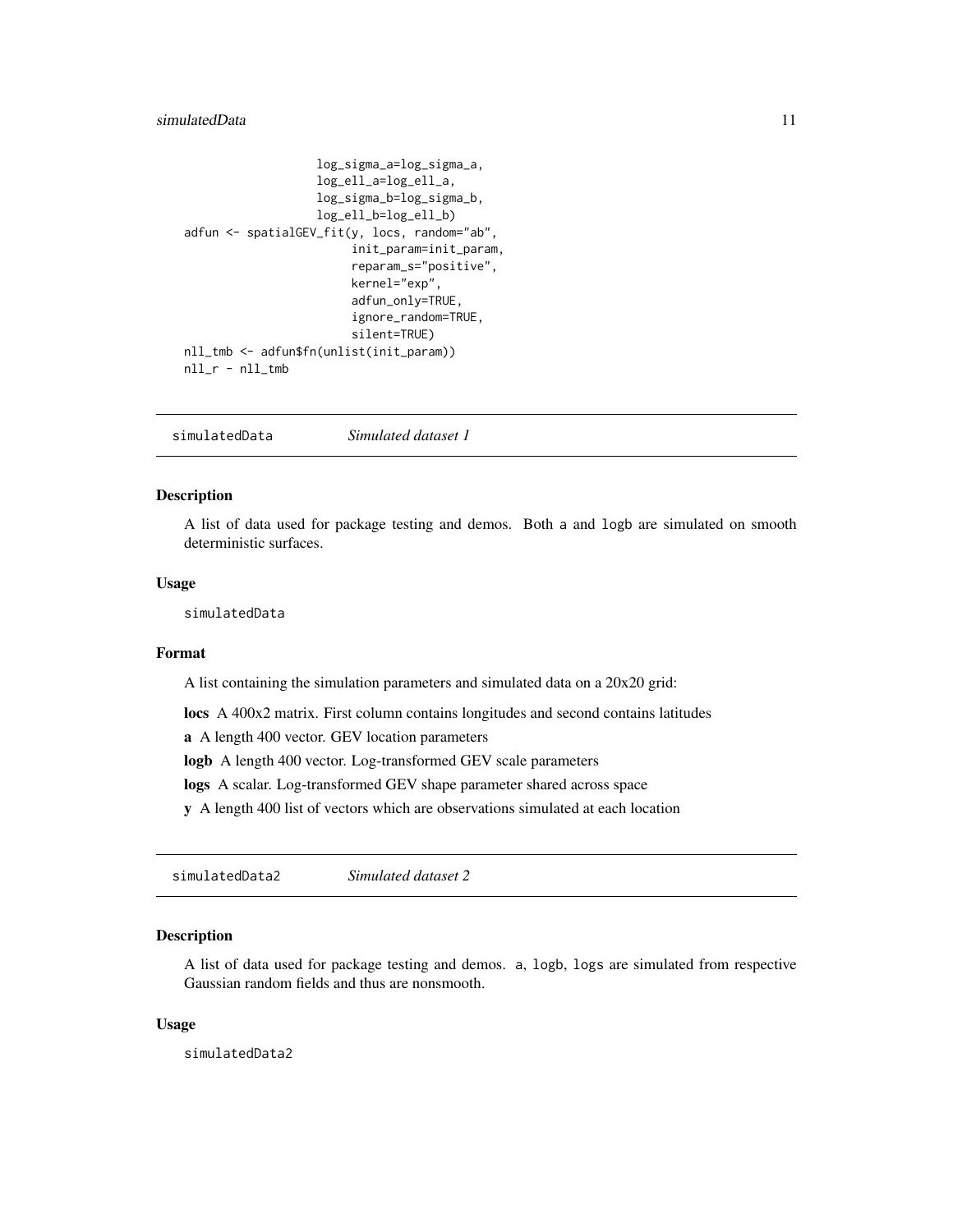#### Format

A list containing the simulation parameters and simulated data on a 20x20 grid:

locs A 400x2 matrix. First column contains longitudes and second contains latitudes

a A length 400 vector. GEV location parameters

logb A length 400 vector. Log-transformed GEV scale parameters

logs A length 400 vector. Log-transformed GEV shape parameters

y A length 400 list of vectors which are observations simulated at each location

sim\_cond\_normal *Create a helper function to simulate from the conditional normal distribution of new data given old data*

#### Description

Create a helper function to simulate from the conditional normal distribution of new data given old data

#### Usage

```
sim_cond_normal(joint.mean, a, locs_new, locs_obs, kernel, ...)
```
#### Arguments

| joint.mean              | The length n mean vector of the MVN distribution. By default mu1 is the first m<br>elements of joint.mean    |
|-------------------------|--------------------------------------------------------------------------------------------------------------|
| a                       | A vector of length $n-m$ , the values of mu2 to condition on                                                 |
| locs_new                | A matrix containing the coordiantes of new locations                                                         |
| $locs_obs$              | A matrix containing the coordinates of observed locations                                                    |
| kernel                  | A function (kernel function) that returns a matrix containing the similarity be-<br>tween the two arguments. |
| $\cdot$ $\cdot$ $\cdot$ | Hyperparameters to pass to the kernel function.                                                              |

#### Details

This serves as a helper function for spatialGEV\_predict. The notations are consistent to the notations on the MVN wikipedia page

#### Value

A function that takes in one argument n as the number of samples to draw from the condition normal distribution of locs\_new given locs\_obs: either from rmvnorm for MVN or rnorm for univariate normal. The old and new data are assumed to follow a joint multivariate normal distribution.

<span id="page-11-0"></span>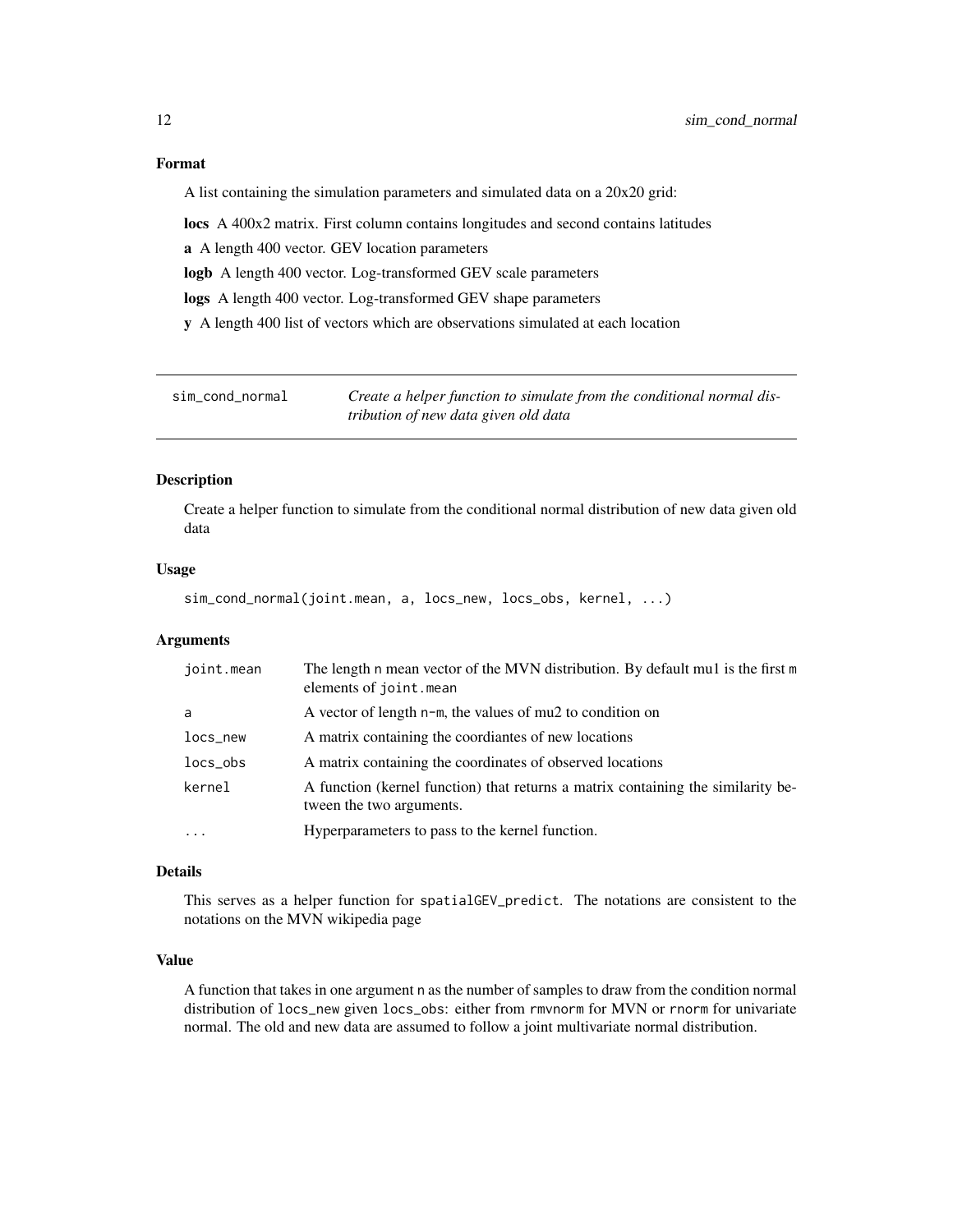<span id="page-12-0"></span>spatialGEV\_fit *Fit a GEV-GP model*.

#### Description

Fit a GEV-GP model.

#### Usage

```
spatialGEV_fit(
  y,
 locs,
 random,
  init_param,
  reparam_s,
 kernel = "exp",
 X_a = NULL,X_b = NULL,X_s = NULL,nu = 1,
 s_prior = NULL,
 beta_prior = NULL,
 matern_pc_prior = NULL,
  sp\_thres = -1,
  adfun_only = FALSE,
  ignore_random = FALSE,
  silent = FALSE,
 mesh_extra_init = list(a = 0, log_b = -1, s = 0.001),
  ...
\mathcal{L}
```
#### Arguments

| У<br>locs  | List of n locations each with n_obs[i] independent GEV realizations.<br>n x 2 matrix of longitude and latitude of the corresponding response values.                                                                                                                                                    |
|------------|---------------------------------------------------------------------------------------------------------------------------------------------------------------------------------------------------------------------------------------------------------------------------------------------------------|
| random     | Either "a", "ab", or "abs", where a indicates the location parameter, b indicates<br>the scale parameter, s indicates the shape parameter. This tells the model which<br>GEV parameters are considered as random effects.                                                                               |
| init_param | A list of initial parameters. See details.                                                                                                                                                                                                                                                              |
| reparam_s  | A flag indicating whether the shape parameter is "zero", "unconstrained", con-<br>strained to be "negative", or constrained to be "positive". If model "abs" is used,<br>reparam s cannot be zero. See details.                                                                                         |
| kernel     | Kernel function for spatial random effects covariance matrix. Can be "exp"<br>(exponential kernel), "matern" (Matern kernel), or "spde" (Matern kernel with<br>SPDE approximation described in Lindgren el al. 2011). To use the SPDE<br>approximation, the user must first install the INLA R package. |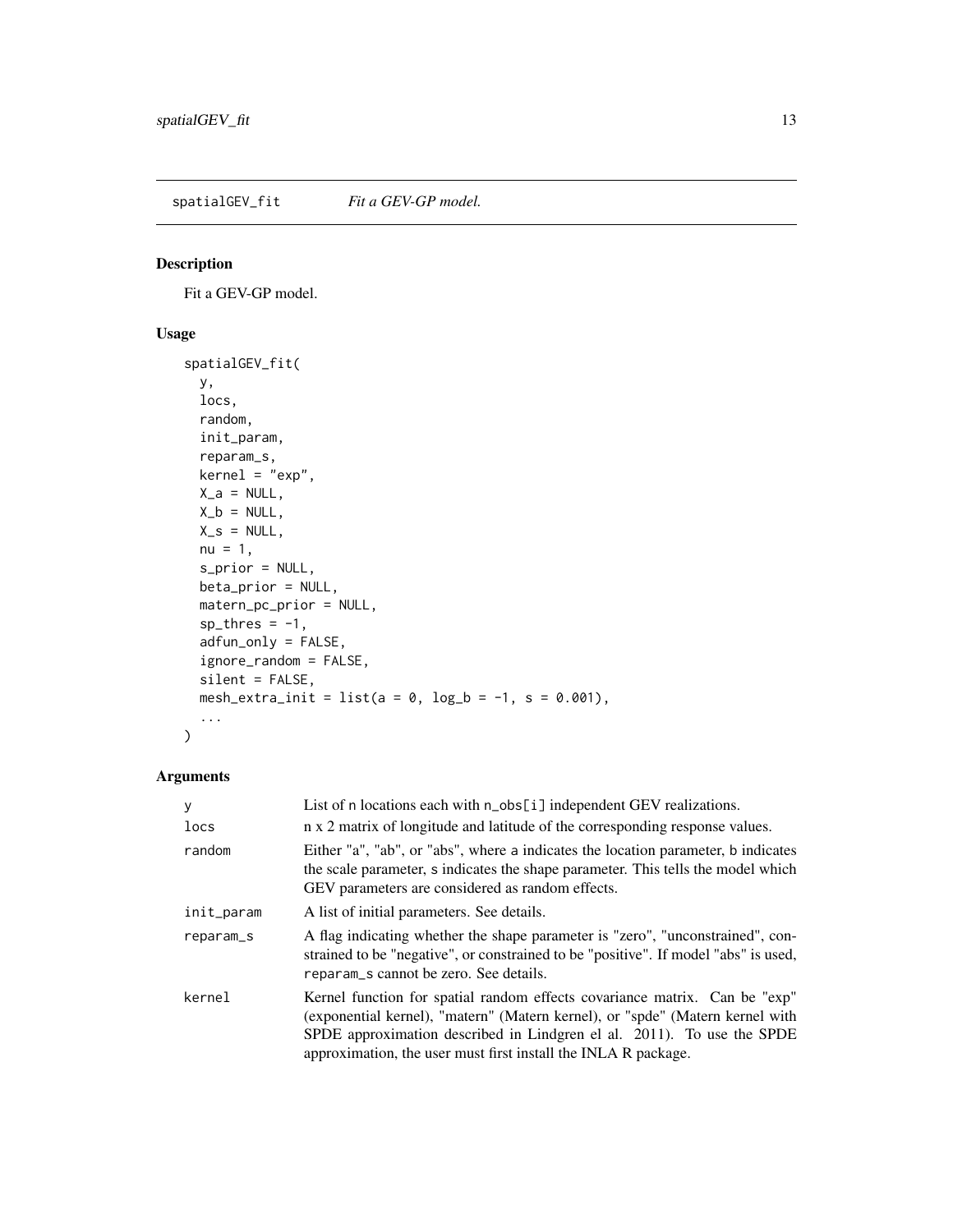| $X_a$           | n x r design matrix for a, where r-1 is the number of covariates. If not provided,<br>a n x 1 column matrix of 1s is used.                                                                                                                                                                                                                                                                                                                                                                                                                                                                                                |
|-----------------|---------------------------------------------------------------------------------------------------------------------------------------------------------------------------------------------------------------------------------------------------------------------------------------------------------------------------------------------------------------------------------------------------------------------------------------------------------------------------------------------------------------------------------------------------------------------------------------------------------------------------|
| $X_b$           | n x r design matrix for log(b). Does not need to be provided if b is fixed.                                                                                                                                                                                                                                                                                                                                                                                                                                                                                                                                               |
| $X_S$           | $n \times r$ design matrix for $g(s)$ , where $g()$ is a transformation function of s. Does<br>not need to be provided if s is fixed.                                                                                                                                                                                                                                                                                                                                                                                                                                                                                     |
| nu              | Hyperparameter of the Matern kernel. Default is 1.                                                                                                                                                                                                                                                                                                                                                                                                                                                                                                                                                                        |
| s_prior         | Optional. A length 2 vector where the first element is the mean of the normal<br>prior on s or log(s) and the second is the standard deviation. Default is NULL,<br>meaning a uniform prior is put on s if s is fixed, or a GP prior is applied if s is a<br>random effect.                                                                                                                                                                                                                                                                                                                                               |
| beta_prior      | Optional named list that specifies normal priors on the GP mean function coeffi-<br>cients betas. Each element of the list should be a named length 2 vector in which<br>the first element is mean and second element is sd. E.g. beta_prior=list (beta_a=c( $\theta$ , 100), beta_b=c<br>Default is NULL, which means imposing a noninformative uniform flat prior.                                                                                                                                                                                                                                                      |
| matern_pc_prior |                                                                                                                                                                                                                                                                                                                                                                                                                                                                                                                                                                                                                           |
|                 | Optional named list that specifies Penalized complexity priors on the GP Matern<br>covariance hyperparameters sig and rho, where sig = sqrt(sigma) and rho =<br>sqrt(8*nu)/kappa. Names must be matern_a, matern_b, or matern_s. E.g.<br>matern_pc_prior=list(matern_s=matern_pc_prior(100,0.9,2,0.1)). De-<br>fault is NULL, which means a flat prior. See ?matern_pc_prior for more de-<br>tails.                                                                                                                                                                                                                       |
| sp_thres        | Optional. Thresholding value to create sparse covariance matrix. Any distance<br>value greater than or equal to sp_thres will be set to 0. Default is -1, which<br>means not using sparse matrix. Caution: hard thresholding the covariance ma-<br>trix often results in bad convergence.                                                                                                                                                                                                                                                                                                                                 |
| adfun_only      | Only output the ADfun constructed using TMB? If TRUE, model fitting is not<br>performed and only a TMB tamplate adfun is returned (along with the created<br>mesh if kernel is "spde"). This can be used when the user would like to use a dif-<br>ferent optimizer other than the default nlminb. E.g., call optim(adfun\$par, adfun\$fn, adfun\$gr)<br>for optimization.                                                                                                                                                                                                                                                |
| ignore_random   | Ignore random effect? If TRUE, spatial random effects are not integrated out in<br>the model. This can be helpful for checking the marginal likelihood.                                                                                                                                                                                                                                                                                                                                                                                                                                                                   |
| silent          | Do not show tracing information?                                                                                                                                                                                                                                                                                                                                                                                                                                                                                                                                                                                          |
| mesh_extra_init |                                                                                                                                                                                                                                                                                                                                                                                                                                                                                                                                                                                                                           |
|                 | A named list of scalars. Used when the SPDE kernel is used. The list provides<br>the initial values for a, $log(b)$ , and s on the extra triangles created in the mesh.<br>The default is $list(a=1, log_b=0, s=0.001)$ .                                                                                                                                                                                                                                                                                                                                                                                                 |
|                 | Arguments to pass to INLA::inla.mesh.2d(). See details ?inla.mesh.2d()<br>and Section 2.1 of Lindgren & Rue (2015) JSS paper. This is used specifically<br>for when kernel="spde", in which case a mesh needs to be constructed on the<br>spatial domain. When no arguments are passed to inla.mesh.2d(), a default<br>argument is max.edge=2, which simply specifies the largest allowed triangle<br>edge length. It is strongly suggested that the user should specify these arguments<br>if they would like to use the SPDE kernel. Please make sure INLA package is<br>installed before using the SPDE approximation. |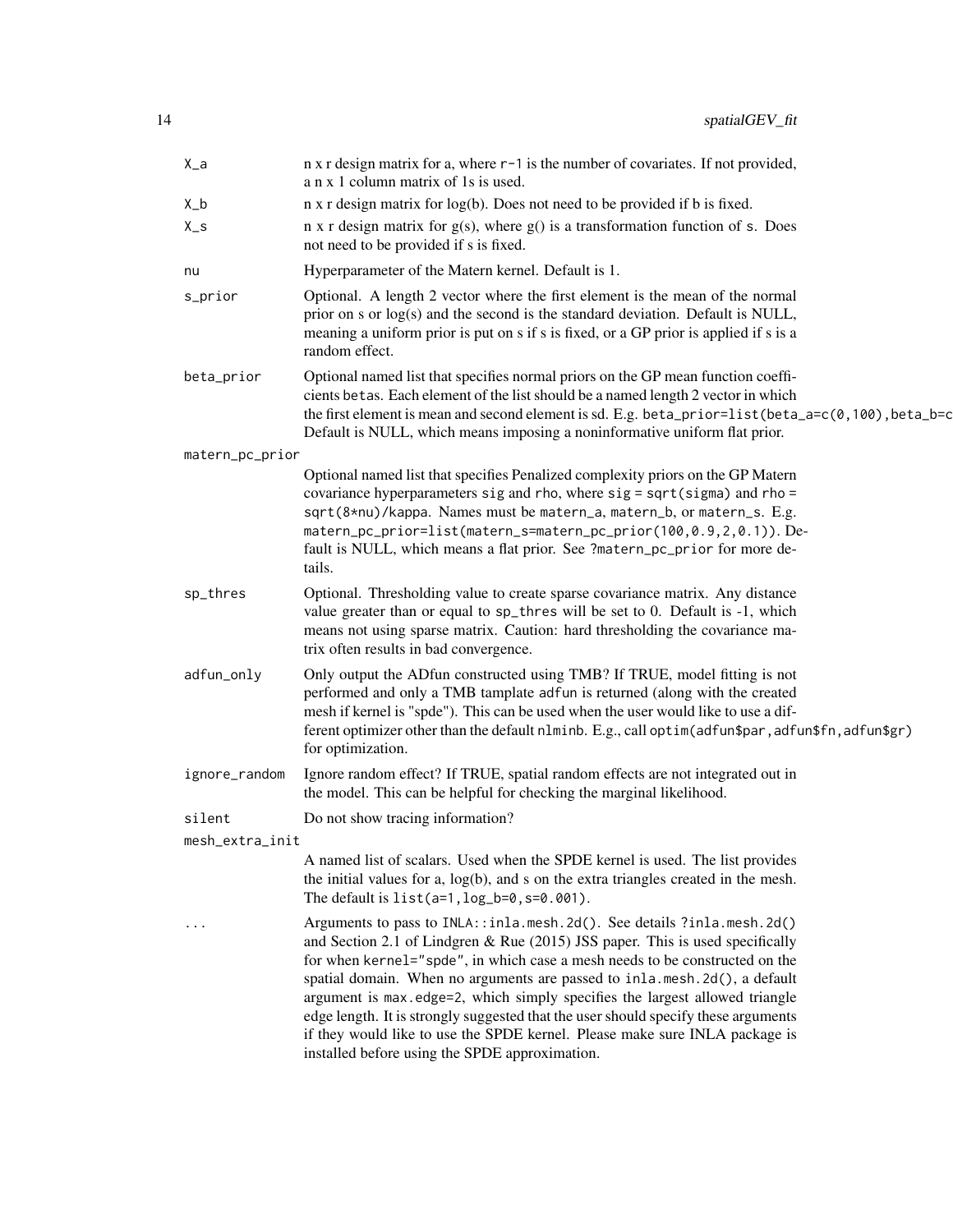#### Details

This function adopts Laplace approximation using TMB model to integrate out the random effects.

The random effects are assumed to follow Gaussian processes with mean 0 and covariance matrix defined by the chosen kernel function. E.g., using the exponential kernel function:

```
cov(i, j) = signa*exp(-|x_i - x_j|/ell)
```
When specifying the initial parameters to be passed to init\_param, care must be taken to count the number of parameters. Described below is how to specify init\_param under different settings of random and kernel. Note that the order of the parameters must match the descriptions below (initial values specified below such as 0 and 1 are only examples).

• random = "a", kernel = "exp": a should be a vector and the rest are scalars.  $log\_sigma_a$  and log\_ell\_a are hyperparameters in the exponential kernel for the Gaussian process describing the spatial variation of a.

```
init\_param = list(a = rep(1, n\_locations), log_b = 0, s = 1,beta_a = rep(0, n_c)covariates),
                  log_sigma_a = 0, log_ell_a = 0
```
Note that even if reparam\_s=="zero", an initial value for s still must be provided, even though in this case the value does not matter anymore.

• random = "ab", kernel = "exp": When b is considered a random effect, its corresponding GP hyperparameters  $log_s$  igma\_b and  $log_e$ ell\_b need to be specified.

```
init\_param = list(a = rep(1, n\_locations),log_b = rep(0, n_1) cations), s=1,
                  beta_a = rep(0, n_covariates), beta_b = rep(0, n_covariates),log_sigma_a = 0, log_ell_a = 0,log_sigma_b = 0, log_ell_b = 0.
```
• random  $=$  "abs", kernel  $=$  "exp":

```
init\_param = list(a = rep(1, n\_locations),log_b = rep(0, n\_locations),
                   s = rep(0, n_1) ocations),
                   beta_a = rep(0, n_c)covariates),
                   beta_b = rep(0, n_c) covariates),
                   beta_s = rep(0, n_covariates),
                   log_sigma_a = 0, log_ell_a = 0,log_sigma_b = 0, log_ell_b = 0.
                   log_s{igma_s = 0, log_e{l_l_s = 0}.
```
• random = "abs", kernel = "matern" or "spde": When the Matern or SPDE kernel is used, hyperparameters for the GP kernel are log\_sigma\_a/b/s and log\_kappa\_a/b/s for each spatial random effect.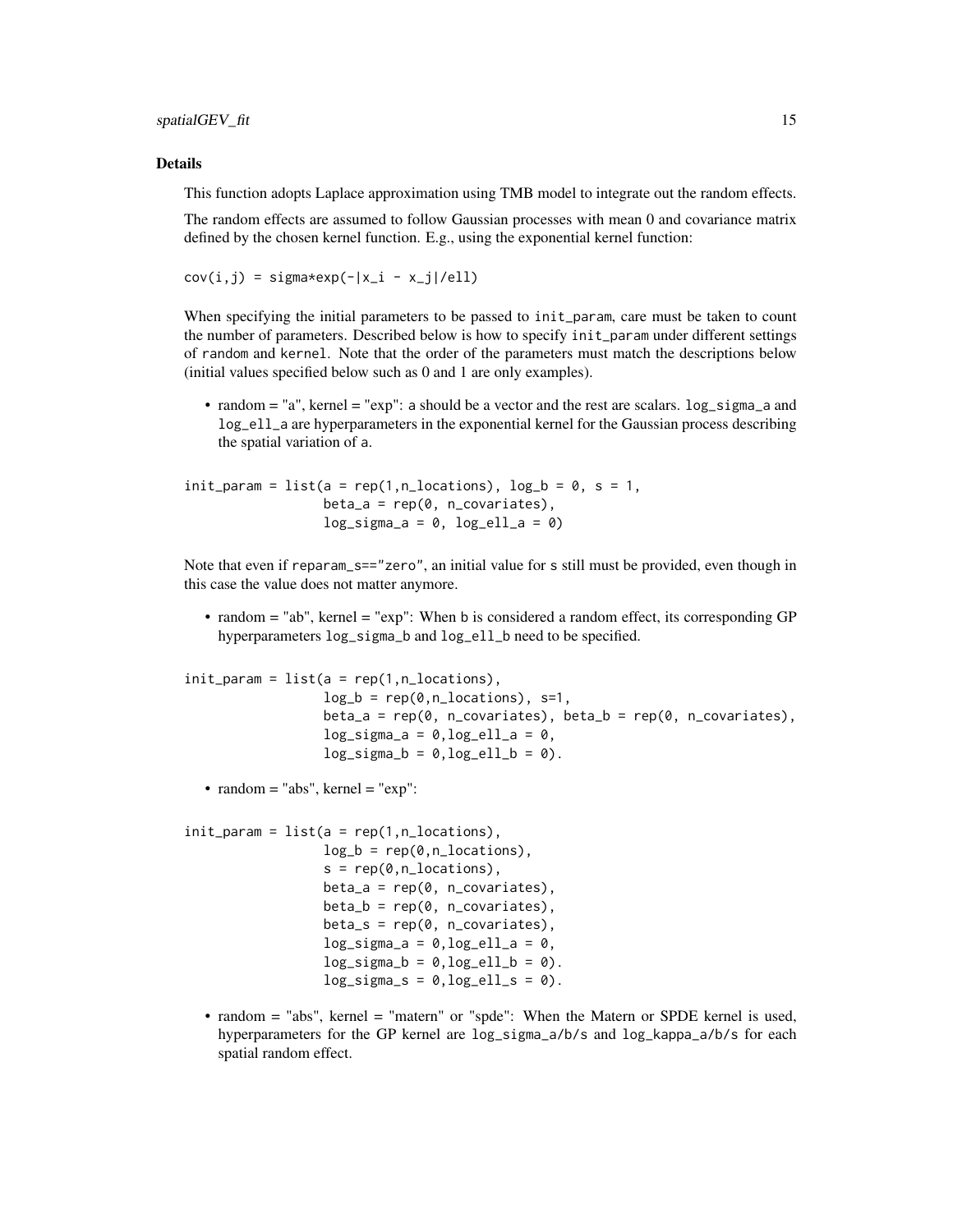```
init\_param = list(a = rep(1, n\_locations),log_b = rep(0, n\_locations),
                   s = rep(0, n_1) ocations),
                   beta_a = rep(0, n_c)covariates),
                   beta_b = rep(0, n_c) covariates),
                   beta_s = rep(0, n_covariates),
                   log_sigma_a = 0, log_kappa_a = 0,log_sigma_b = 0, log_kappa_b = 0.
                   log_sigma_s = 0,log_kappa_s = 0).
```
raparam\_s allows the user to reparametrize the GEV shape parameter s. For example,

- if the data is believed to be right-skewed and lower bounded, this means  $\epsilon > 0$  and one should use reparam\_s = "positive";
- if the data is believed to be left-skewed and upper bounded, this means  $\leq 0$  and one should use reparam\_s="negative".
- When reparam\_s = "zero", the data likelihood is a Gumbel distribution. In this case the data has no upper nor lower bound. Finally, specify reparam\_s = "unconstrained" if no sign constraint should be imposed on s.

Note that when reparam\_s = "negative" or "postive", the initial value of  $s$  in  $init$  param should be that of  $log(|s|)$ .

When the SPDE kernel is used, a mesh on the spatial domain is created using  $INLA$ ::inla.mesh.2d(), which extends the spatial domain by adding additional triangles in the mesh to avoid boundary effects in estimation. As a result, the number of a and b will be greater than the number of locations due to these additional triangles: each of them also has their own a and b values. Therefore, the fit function will return a vector meshidxloc to indicate the positions of the observed coordinates in the random effects vector.

#### Value

If adfun\_only=TRUE, this function outputs a list returned by  $\text{TMB}:$  MakeADFun(). This list contains components par, fn, gr and can be passed to an R optimizer. If adfun\_only=FALSE, this function outputs an object of class spatialGEVfit, a list

- An adfun object
- A fit object given by calling nlminb() on the adfun
- An object of class sdreport from TMB which contains the point estimates, standard error, and precision matrix for the fixed and random effects
- Other helpful information about the model: kernel, data coordinates matrix, and optionally the created mesh if 'kernel="spde" (See details).

#### Examples

```
library(SpatialGEV)
a <- simulatedData$a
logb <- simulatedData$logb
```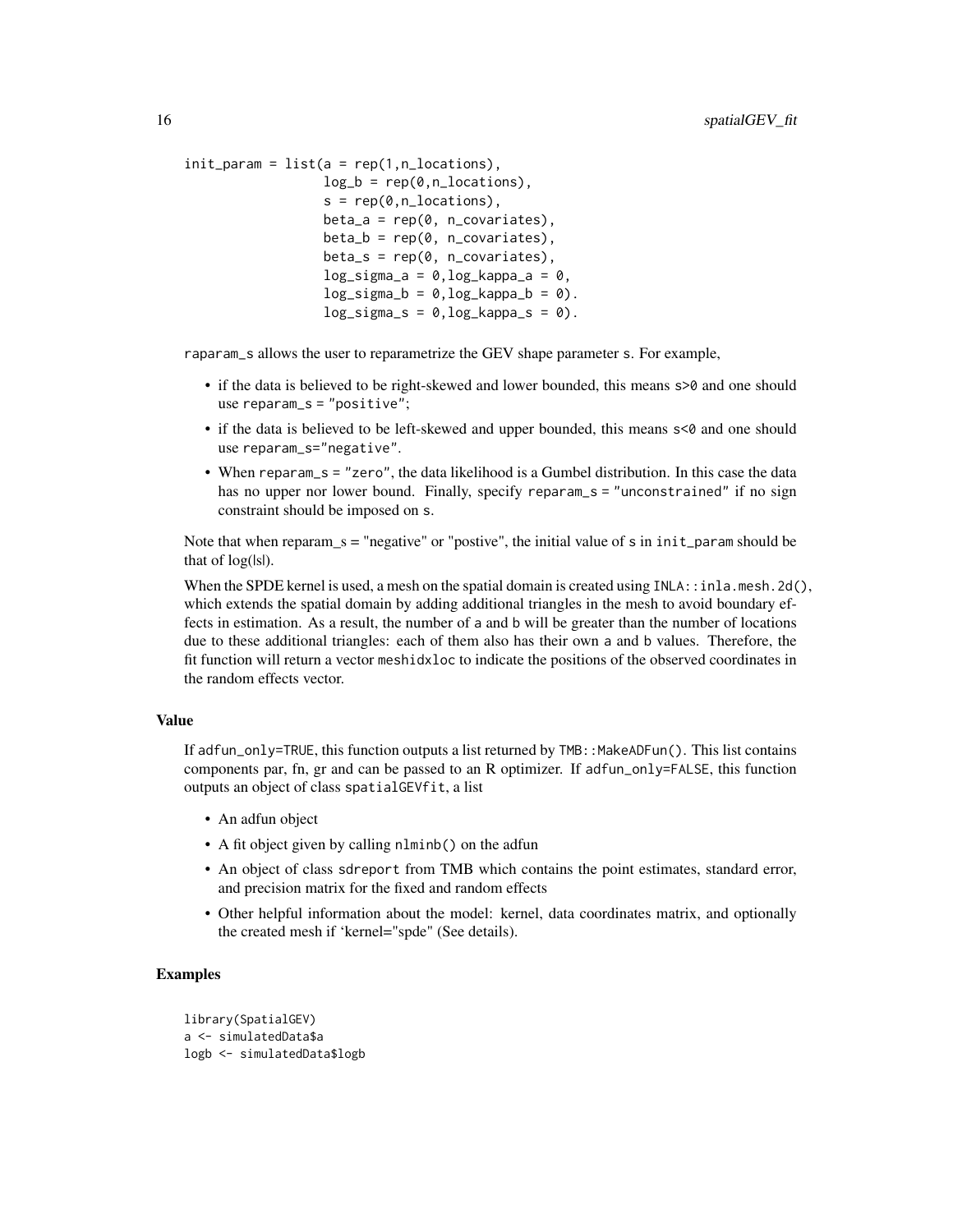```
logs <- simulatedData$logs
y <- simulatedData$y
locs <- simulatedData$locs
n\_loc = nrow(loc)# No covariates are included, only intercept is inlcuded.
fit \le spatialGEV_fit(y = y, locs = locs, random = "ab",
                      init\_param = list(a = rep(0, n\_loc),log_b = rep(0, n\_loc),s = 0,
                                        beta_a = 0,
                                        beta_b = 0,
                                        log_sigma_a = 0,
                                        log_kappa_a = 0,
                                        log_sigma_b = 0,
                                        log_kappa_b = 0,
                      reparam_s = "positive",
                      kernel = "matern",
                      X_a = matrix(1, nrow=n_loc, ncol=1),
                      X_b = matrix(1, nrow=n_loc, ncol=1),
                      silent = TRUE)
print(fit)
# To use a different optimizer other than the default `nlminb()`, create
# an object ready to be passed to optimizer functions using `adfun_only=TRUE`
obj \le spatialGEV_fit(y = y, locs = locs, random = "ab",
                      init\_param = list(a = rep(0, n\_loc),log_b = rep(0, n\_loc),
                                         s = 0,
                                        beta_a = 0,
                                        beta_b = 0,
                                        log_sigma_a = 0,
                                        log_kappa_a = 0,
                                        log_sigma_b = 0,
                                        log_kappa_b = 0,
                      reparam_s = "positive",
                      kernel = "matern",
                      X_a = matrix(1, nrow=n_loc, ncol=1),
                      X_b = matrix(1, nrow=n_loc, ncol=1),
                      adfun_only = TRUE)
fit <- optim(obj$par, obj$fn, obj$gr)
# Using the SPDE kernel (SPDE approximation to the Matern kernel)
# Make sure the INLA package is installed before using `kernel="spde"`
## Not run:
library(INLA)
y <- simulatedData2$y
locs <- simulatedData2$locs
n_loc <- nrow(locs)
fit_spde <- spatialGEV_fit(y = y, locs = locs, random = "abs",
                           init\_param = list(a = rep(0, n\_loc),log_b = rep(0, n\_loc),s = rep(-2, n\_loc),
```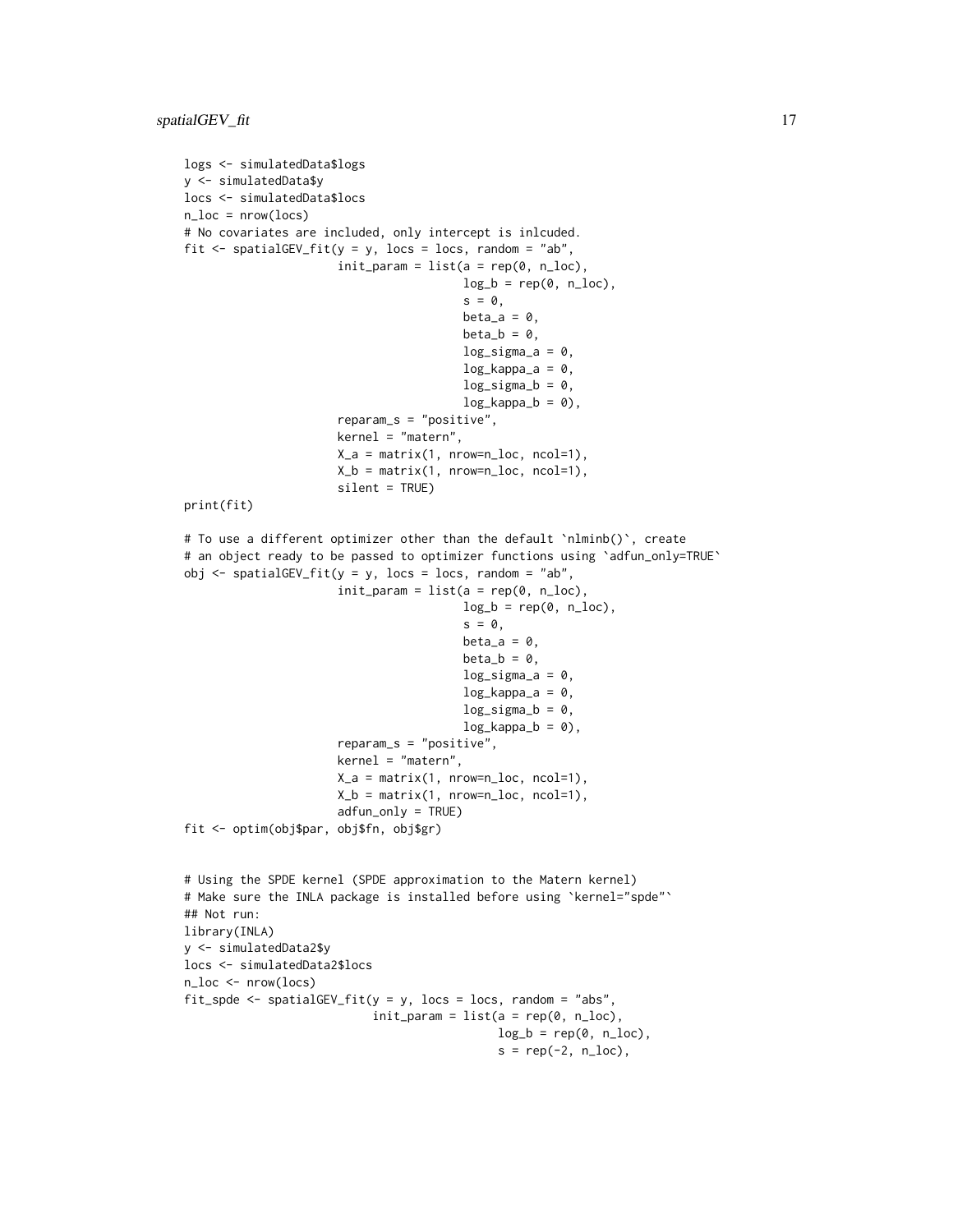```
beta_a = 0,
                                              beta_b = \theta,
                                              beta_s = -2,
                                              log_sigma_a = 0,
                                              log_kappa_a = 0,
                                              log\_sigma_b = 0,
                                              log_kappa_b = 0,
                                              log_s{igma_s = 0},
                                              log_kappa_s = 0),
                           reparam_s = "positive",
                           kernel = "spde",
                           beta\_prior = list(beta_a=c(0,100), beta_b=c(0,10),beta_s=c(0,10)),
                           matern_pc_prior = list(
                                                matern_a=matern_pc_prior(1e5,0.95,5,0.1),
                                                matern_b=matern_pc_prior(1e5,0.95,3,0.1),
                                                matern_s=matern_pc_prior(1e2,0.95,1,0.1)
                                                  ))
plot(fit_spde$mesh) # Plot the mesh
points(locs[,1], locs[,2], col="red", pch=16) # Plot the locations
```
## End(Not run)

| spatialGEV_predict | Draw from the posterior predictive distributions at new locations |  |  |  |
|--------------------|-------------------------------------------------------------------|--|--|--|
|                    | based on a fitted GEV-GP model                                    |  |  |  |

#### Description

Draw from the posterior predictive distributions at new locations based on a fitted GEV-GP model

#### Usage

```
spatialGEV_predict(
 model,
 locs_new,
 n_draw,
 X_a_nnew = NULL,
 X_b_n = NULL,X_s_new = NULL,parameter_draws = NULL
```

```
)
```
#### Arguments

| model    | A fitted spatial GEV model object of class spatial GEV fit          |
|----------|---------------------------------------------------------------------|
| locs new | A n_test x 2 matrix containing the coordinates of the new locations |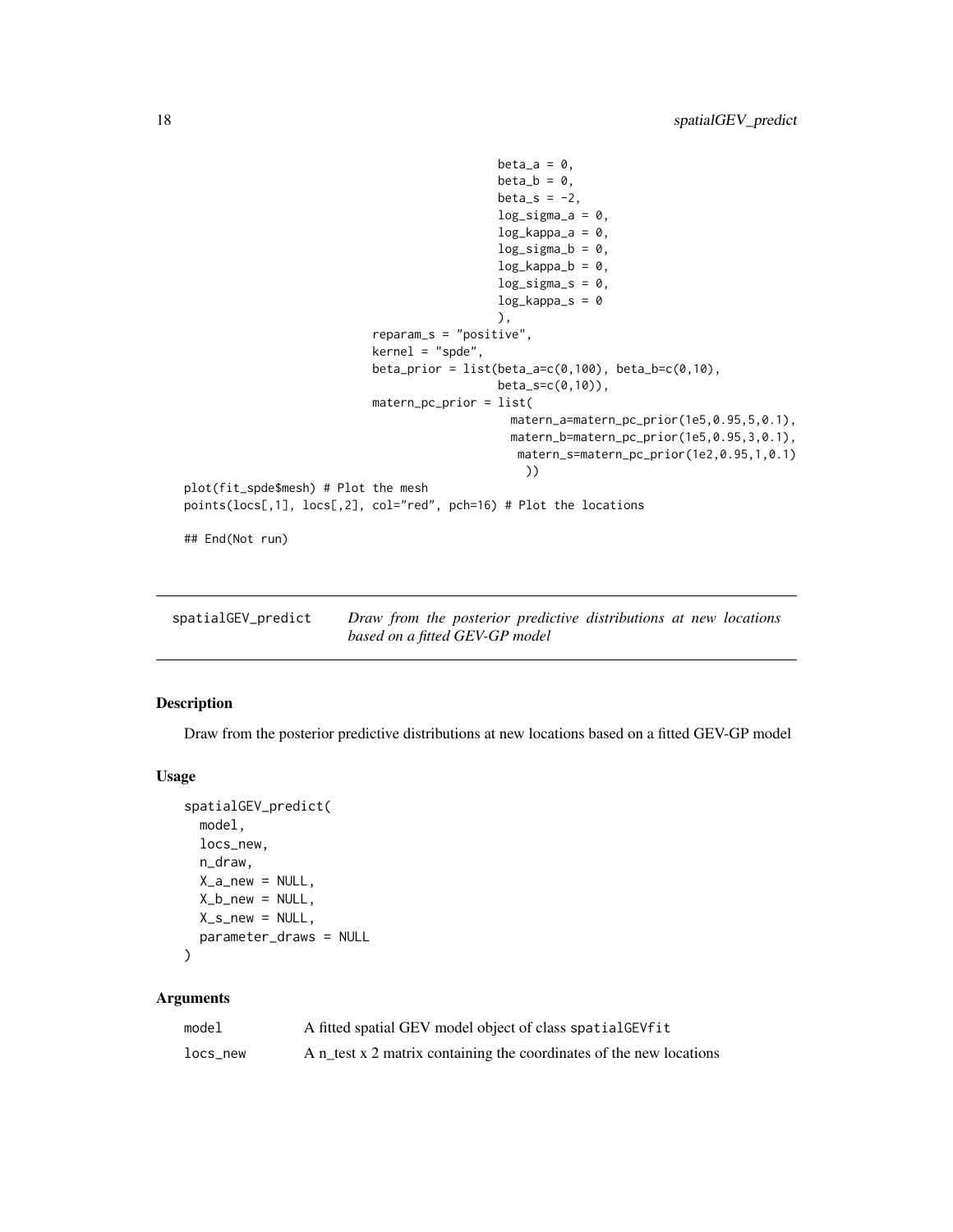| n_draw          | Number of draws from the posterior predictive distribution                                                                                                                                                                              |
|-----------------|-----------------------------------------------------------------------------------------------------------------------------------------------------------------------------------------------------------------------------------------|
| X_a_new         | n test x r1 design matrix for a at the new locations. If not provided, the default<br>is a column matrix of all 1s.                                                                                                                     |
| X_b_new         | n test x r2 design matrix for $log(b)$ at the new locations                                                                                                                                                                             |
| $X_s$ _new      | n_test x r2 design matrix for (possibly transformed) s at the new locations                                                                                                                                                             |
| parameter_draws |                                                                                                                                                                                                                                         |
|                 | Optional. A n_draw x n_parameter matrix. If spatialGEV_sample() has al-<br>ready been called, the output matrix of parameter draws can be supplied here<br>to avoid doing sampling of parameters again. Make sure the number of rows of |

#### Value

An object of class spatialGEVpred, which is a list of the following components:

parameter\_draws is the same as n\_draw.

- An n\_draw x n\_test matrix pred\_y\_draws containing the draws from the posterior predictive distributions at n\_test new locations
- An n\_test x 2 matrix locs\_new containing the coordinates of the test data
- An n\_train x 2 matrix locs\_obs containing the coordinates of the observed data

#### Examples

```
set.seed(123)
library(SpatialGEV)
a <- simulatedData$a
logb <- simulatedData$logb
logs <- simulatedData$logs
y <- simulatedData$y
locs <- simulatedData$locs
n_loc <- nrow(locs)
n_test <- 20
test_ind <- sample(1:n_loc, n_test)
# Obtain coordinate matrices and data lists
locs_test <- locs[test_ind,]
y_test <- y[test_ind]
locs_train <- locs[-test_ind,]
y_train <- y[-test_ind]
# Fit the GEV-GP model to the training set
train_fit <- spatialGEV_fit(y = y_train, locs = locs_train, random = "ab",
                            init\_param = list(beta_a = mean(a),beta_b = mean(logb),
                                             a = rep(0, n\_loc-n\_test),log_b = rep(0, n\_loc-n\_test),s = 0,
log_sigma_a = 1,
                                             log_kappa_a = -2,
log_sigma_b = 1,
```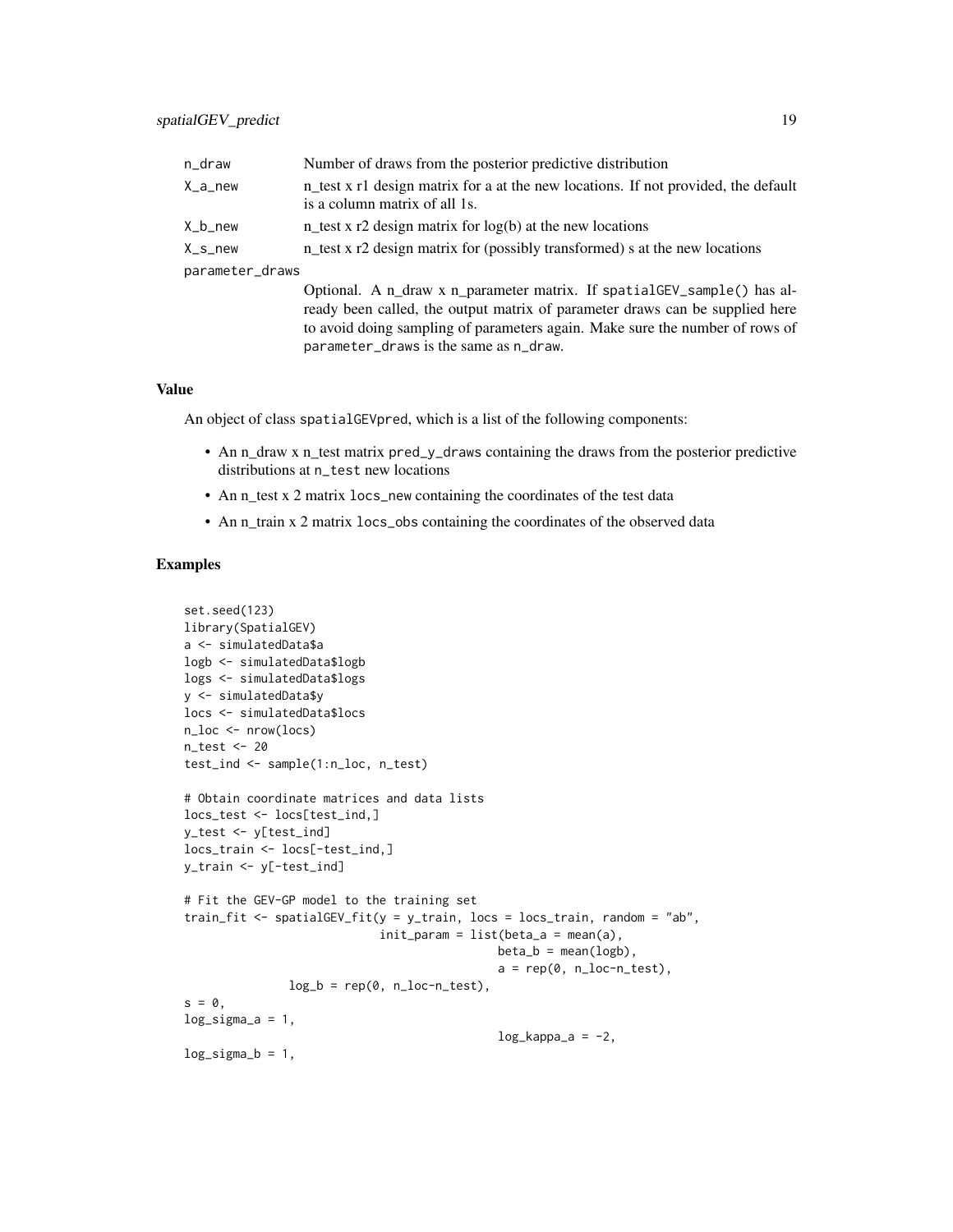```
log_kappa_b = -2,
               reparam_s = "positive",
      kernel = "matern",
      silent = TRUE)
pred <- spatialGEV_predict(model = train_fit, locs_new = locs_test, n_draw = 100)
summary(pred)
```
spatialGEV\_sample *Get posterior parameter draws from a fitted GEV-GP model.*

#### Description

Get posterior parameter draws from a fitted GEV-GP model.

#### Usage

```
spatialGEV_sample(model, n_draw, observation = FALSE, loc_ind = NULL)
```
#### Arguments

| model       | A fitted spatial GEV model object of class spatial GEV fit              |
|-------------|-------------------------------------------------------------------------|
| n draw      | Number of draws from the posterior distribution                         |
| observation | whether to draw from the posterior distribution of the GEV observation? |
| loc ind     | A vector of location indices to sample from. Default is all locations.  |

#### Value

An object of class spatialGEVsam, which is a list of matrices containing the joint posterior draws of the parameters and optionally the GEV observations.

#### Examples

```
library(SpatialGEV)
a <- simulatedData$a
logb <- simulatedData$logb
logs <- simulatedData$logs
y <- simulatedData$y
locs <- simulatedData$locs
n_loc <- nrow(locs)
beta_a <- mean(a); beta_b <- mean(logb)
fit \le spatialGEV_fit(y = y, locs = locs, random = "ab",
                      init_param = list(beta_a = beta_a,
                                        beta_b = beta_b,
                                        a = rep(0, n\_loc),log_b = rep(0, n\_loc),s = 0,
```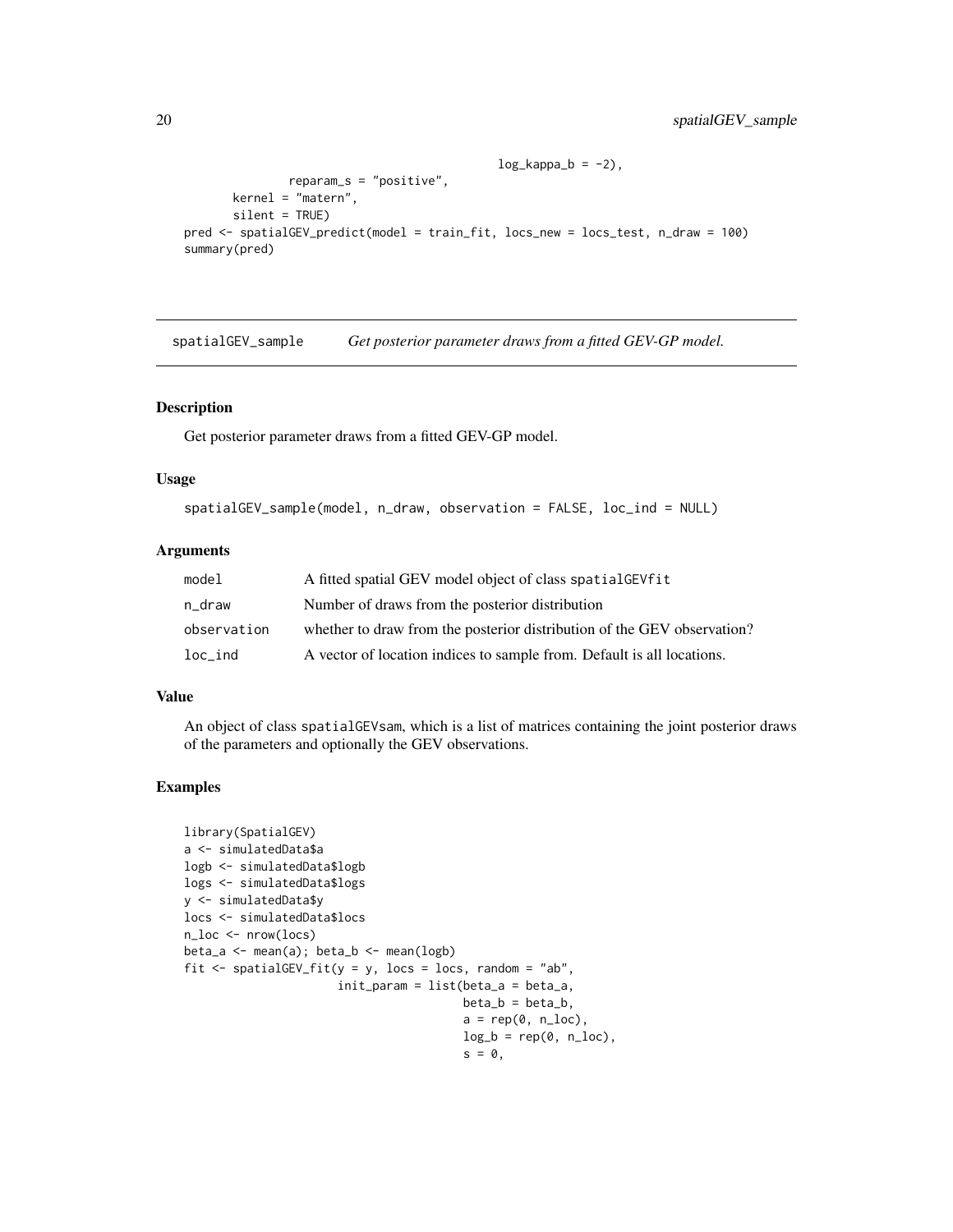```
log_sigma_a = 0,
                                        log_kappa_a = 0,
                                        log_sigma_b = 0,
                                        log_kappa_b = 0,
                      reparam_s = "positive",
                      kernel = "matern",
                      silent = TRUE)
sam <- spatialGEV_sample(model = fit, n_draw = 100,
                         observation = TRUE, loc_ind=1:10)
print(sam)
summary(sam)
```
summary.spatialGEVpred

*Summary method for spatialGEVpred*

#### Description

Summary method for spatialGEVpred

#### Usage

```
## S3 method for class 'spatialGEVpred'
summary(object, q = c(0.025, 0.25, 0.5, 0.75, 0.975), ...)
```
#### Arguments

| obiect   | Object of class spatialGEVpred returned by spatialGEV_predict.                                             |
|----------|------------------------------------------------------------------------------------------------------------|
| a        | A vector of quantile values used to summarize the samples. Default is $c(0.025, 0.25, 0.5, 0.75, 0.975)$ . |
| $\cdots$ | Additional arguments for summary.                                                                          |

#### Value

Summary statistics of the posterior predictive samples.

summary.spatialGEVsam *Summary method for spatialGEVsam*

#### Description

Summary method for spatialGEVsam

#### Usage

```
## S3 method for class 'spatialGEVsam'
summary(object, q = c(0.025, 0.25, 0.5, 0.75, 0.975), ...)
```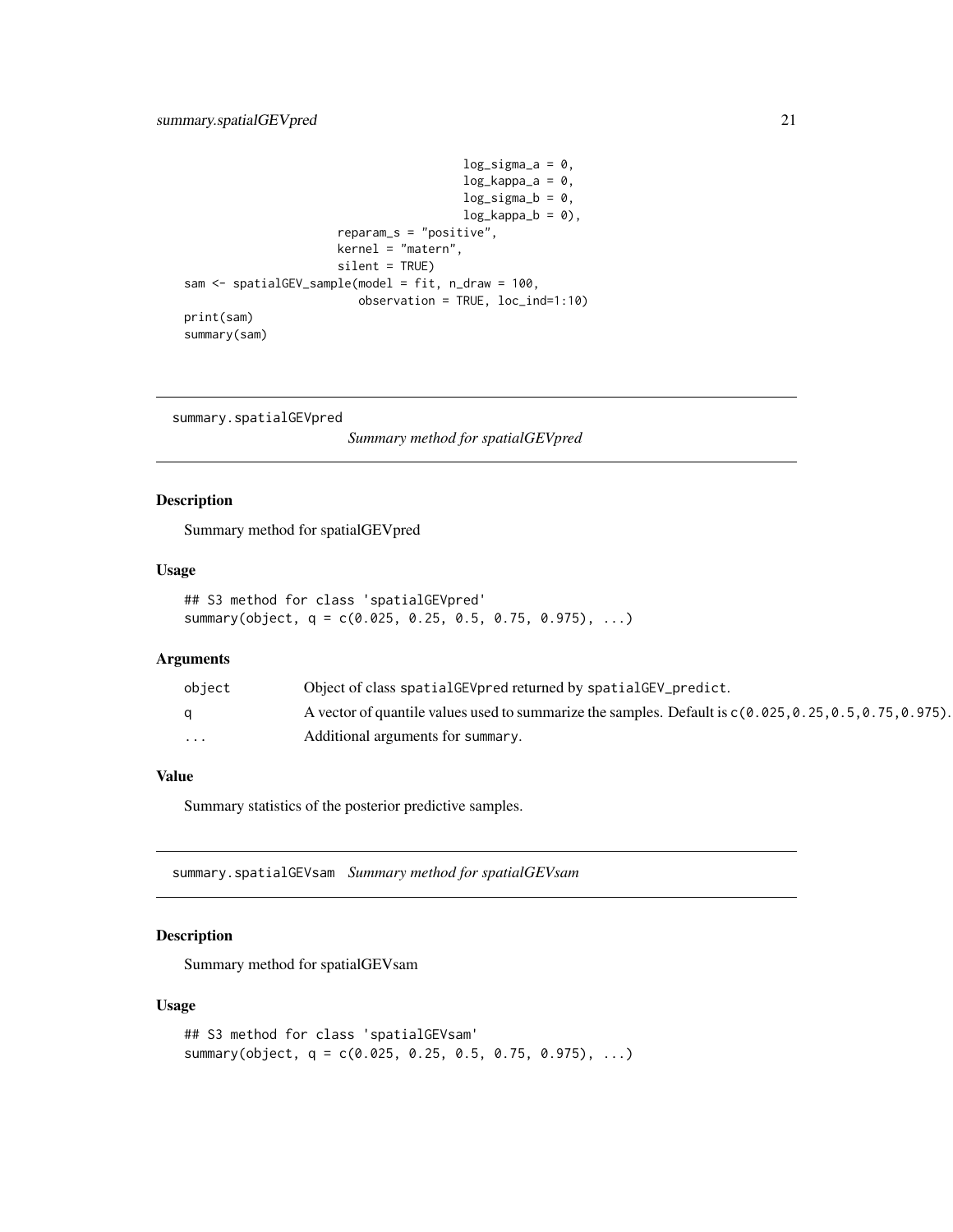### Arguments

| object                  | Object of class spatial GEV sam returned by spatial GEV_sample.                                            |
|-------------------------|------------------------------------------------------------------------------------------------------------|
|                         | A vector of quantile values used to summarize the samples. Default is $c(0.025, 0.25, 0.5, 0.75, 0.975)$ . |
| $\cdot$ $\cdot$ $\cdot$ | Additional arguments for summary. Not used.                                                                |

#### Value

Summary statistics of the posterior samples.